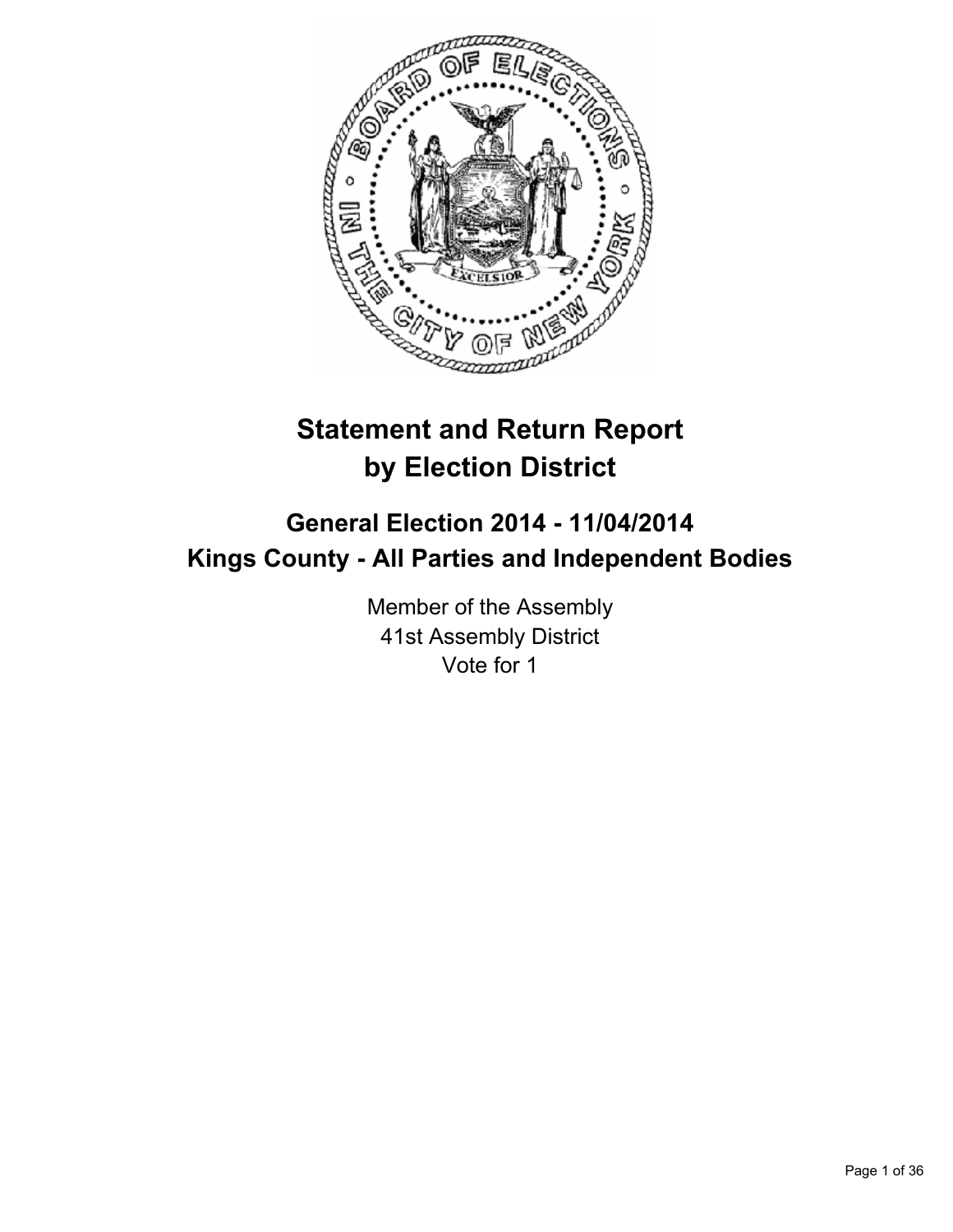

| <b>PUBLIC COUNTER</b>                                    | 269 |
|----------------------------------------------------------|-----|
| <b>EMERGENCY</b>                                         | 0   |
| ABSENTEE/MILITARY                                        | 3   |
| <b>FEDERAL</b>                                           | 7   |
| <b>SPECIAL PRESIDENTIAL</b>                              | 0   |
| AFFIDAVIT                                                | 2   |
| <b>Total Ballots</b>                                     | 281 |
| Less - Inapplicable Federal/Special Presidential Ballots | (7) |
| <b>Total Applicable Ballots</b>                          | 274 |
| HELENE E. WEINSTEIN (DEMOCRATIC)                         | 189 |
| SURA YUSIM (CONSERVATIVE)                                | 30  |
| HELENE E. WEINSTEIN (WORKING FAMILIES)                   | 21  |
| <b>Total Votes</b>                                       | 240 |
| Unrecorded                                               | 34  |

| <b>PUBLIC COUNTER</b>                                    | 272            |
|----------------------------------------------------------|----------------|
| <b>EMERGENCY</b>                                         | 0              |
| ABSENTEE/MILITARY                                        | 3              |
| <b>FEDERAL</b>                                           | $\overline{2}$ |
| <b>SPECIAL PRESIDENTIAL</b>                              | 0              |
| <b>AFFIDAVIT</b>                                         | 5              |
| <b>Total Ballots</b>                                     | 282            |
| Less - Inapplicable Federal/Special Presidential Ballots | (2)            |
| <b>Total Applicable Ballots</b>                          | 280            |
| HELENE E. WEINSTEIN (DEMOCRATIC)                         | 188            |
| SURA YUSIM (CONSERVATIVE)                                | 42             |
| HELENE E. WEINSTEIN (WORKING FAMILIES)                   | 20             |
| BINYAMIN TURIN (WRITE-IN)                                | 1              |
| SHOSHANA SHINE (WRITE-IN)                                | 1              |
| <b>Total Votes</b>                                       | 252            |
| Unrecorded                                               | 28             |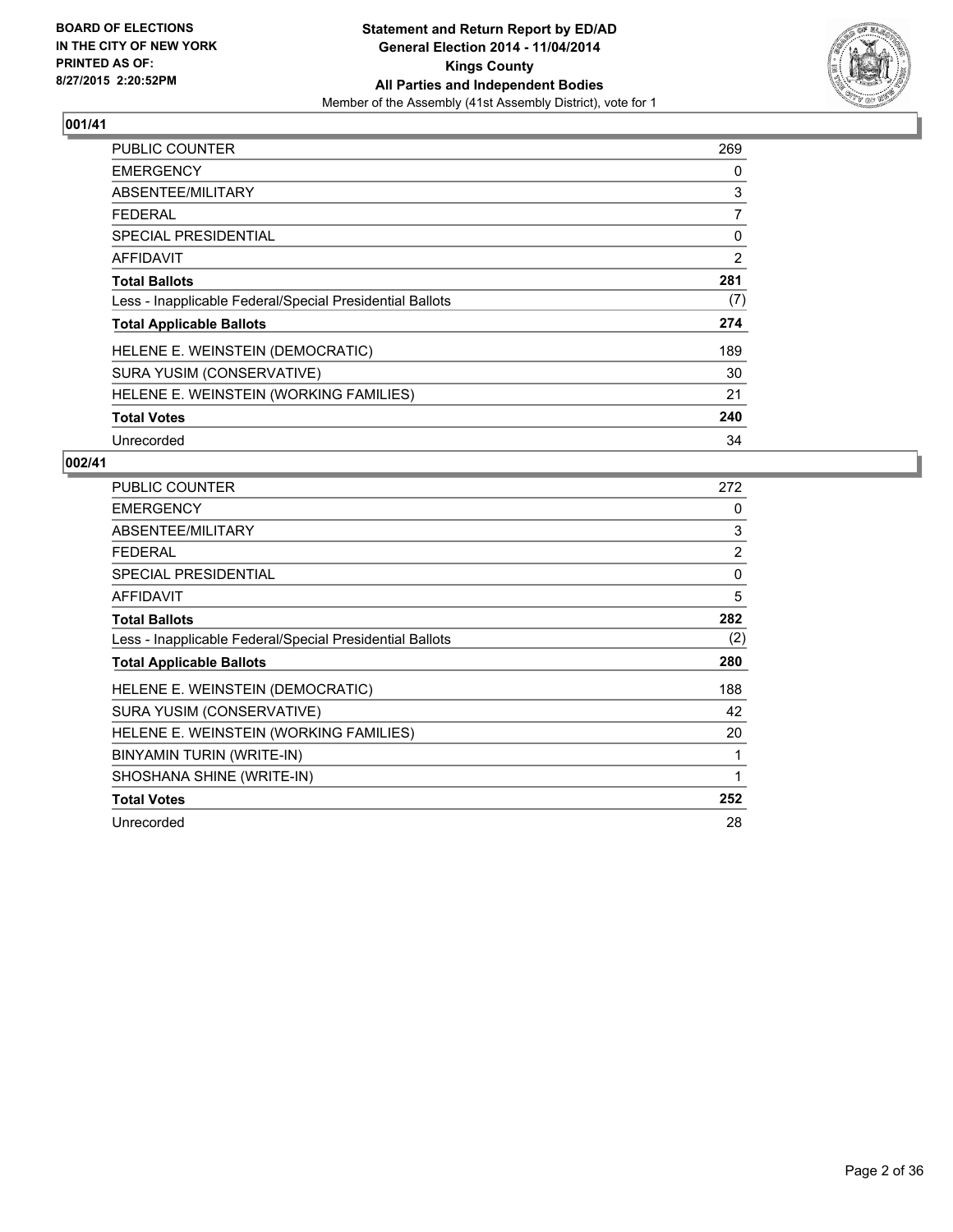

| PUBLIC COUNTER                                           | 81 |
|----------------------------------------------------------|----|
| <b>EMERGENCY</b>                                         | 0  |
| ABSENTEE/MILITARY                                        | 1  |
| <b>FEDERAL</b>                                           | 0  |
| SPECIAL PRESIDENTIAL                                     | 0  |
| AFFIDAVIT                                                | 0  |
| <b>Total Ballots</b>                                     | 82 |
| Less - Inapplicable Federal/Special Presidential Ballots | 0  |
| <b>Total Applicable Ballots</b>                          | 82 |
| HELENE E. WEINSTEIN (DEMOCRATIC)                         | 43 |
| SURA YUSIM (CONSERVATIVE)                                | 8  |
| HELENE E. WEINSTEIN (WORKING FAMILIES)                   | 12 |
| <b>Total Votes</b>                                       | 63 |
| Unrecorded                                               | 19 |

# **004/41**

| <b>PUBLIC COUNTER</b>                                    | 158 |
|----------------------------------------------------------|-----|
| <b>EMERGENCY</b>                                         | 0   |
| ABSENTEE/MILITARY                                        | 10  |
| <b>FEDERAL</b>                                           | 0   |
| <b>SPECIAL PRESIDENTIAL</b>                              | 0   |
| <b>AFFIDAVIT</b>                                         | 1   |
| <b>Total Ballots</b>                                     | 169 |
| Less - Inapplicable Federal/Special Presidential Ballots | 0   |
| <b>Total Applicable Ballots</b>                          | 169 |
| HELENE E. WEINSTEIN (DEMOCRATIC)                         | 85  |
| SURA YUSIM (CONSERVATIVE)                                | 31  |
| HELENE E. WEINSTEIN (WORKING FAMILIES)                   | 24  |
| <b>Total Votes</b>                                       | 140 |
| Unrecorded                                               | 29  |

| PUBLIC COUNTER                                           | 269 |
|----------------------------------------------------------|-----|
| <b>EMERGENCY</b>                                         | 0   |
| ABSENTEE/MILITARY                                        | 5   |
| FEDERAL                                                  | 1   |
| SPECIAL PRESIDENTIAL                                     | 0   |
| AFFIDAVIT                                                | 3   |
| <b>Total Ballots</b>                                     | 278 |
| Less - Inapplicable Federal/Special Presidential Ballots | (1) |
| <b>Total Applicable Ballots</b>                          | 277 |
| HELENE E. WEINSTEIN (DEMOCRATIC)                         | 176 |
| SURA YUSIM (CONSERVATIVE)                                | 59  |
| HELENE E. WEINSTEIN (WORKING FAMILIES)                   | 20  |
| <b>Total Votes</b>                                       | 255 |
| Unrecorded                                               | 22  |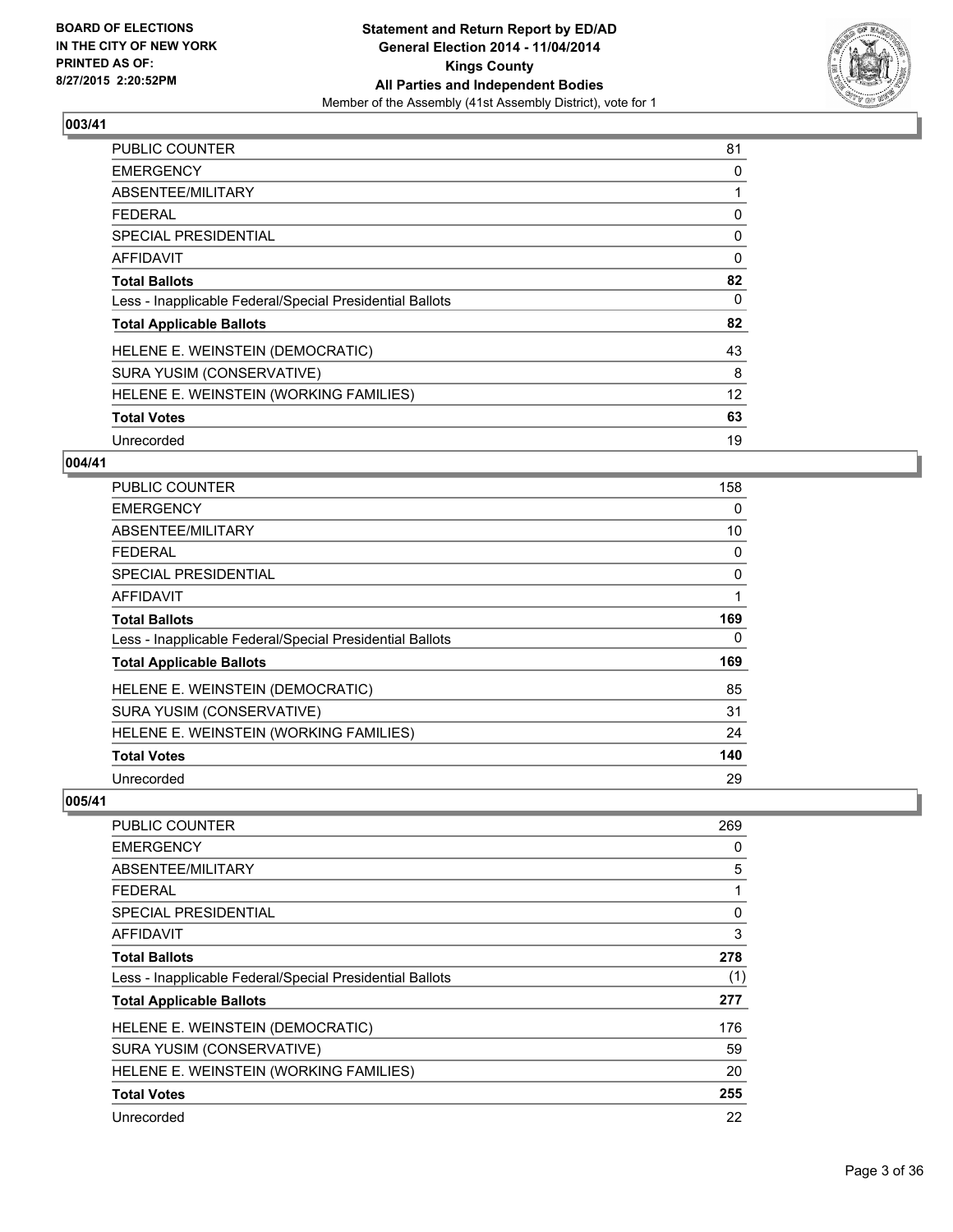

| <b>PUBLIC COUNTER</b>                                    | 184 |
|----------------------------------------------------------|-----|
| <b>EMERGENCY</b>                                         | 0   |
| ABSENTEE/MILITARY                                        | 1   |
| <b>FEDERAL</b>                                           |     |
| SPECIAL PRESIDENTIAL                                     | 0   |
| <b>AFFIDAVIT</b>                                         | 3   |
| <b>Total Ballots</b>                                     | 189 |
| Less - Inapplicable Federal/Special Presidential Ballots | (1) |
| <b>Total Applicable Ballots</b>                          | 188 |
| HELENE E. WEINSTEIN (DEMOCRATIC)                         | 98  |
| SURA YUSIM (CONSERVATIVE)                                | 43  |
| HELENE E. WEINSTEIN (WORKING FAMILIES)                   | 16  |
| <b>Total Votes</b>                                       | 157 |
| Unrecorded                                               | 31  |

| <b>PUBLIC COUNTER</b>                                    | 217            |
|----------------------------------------------------------|----------------|
| <b>EMERGENCY</b>                                         | 0              |
| ABSENTEE/MILITARY                                        | $\overline{2}$ |
| <b>FEDERAL</b>                                           |                |
| SPECIAL PRESIDENTIAL                                     | 0              |
| <b>AFFIDAVIT</b>                                         | 0              |
| <b>Total Ballots</b>                                     | 220            |
| Less - Inapplicable Federal/Special Presidential Ballots | (1)            |
| <b>Total Applicable Ballots</b>                          | 219            |
| HELENE E. WEINSTEIN (DEMOCRATIC)                         | 121            |
| SURA YUSIM (CONSERVATIVE)                                | 36             |
| HELENE E. WEINSTEIN (WORKING FAMILIES)                   | 21             |
| BEN AKSELROD (WRITE-IN)                                  | 2              |
| <b>Total Votes</b>                                       | 180            |
| Unrecorded                                               | 39             |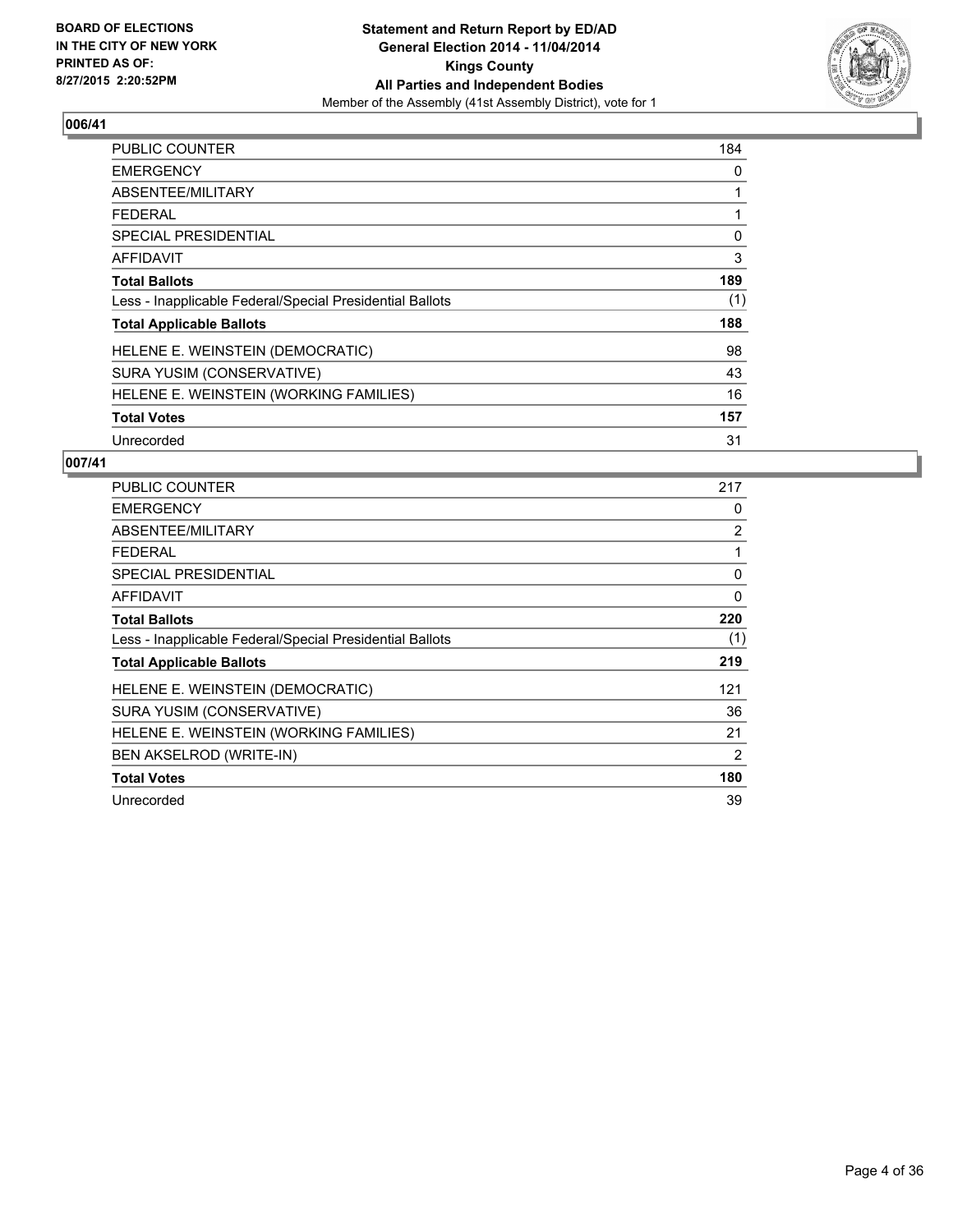

| PUBLIC COUNTER                                           | 221            |
|----------------------------------------------------------|----------------|
| <b>EMERGENCY</b>                                         | 0              |
| ABSENTEE/MILITARY                                        | 4              |
| <b>FEDERAL</b>                                           | 1              |
| <b>SPECIAL PRESIDENTIAL</b>                              | 0              |
| <b>AFFIDAVIT</b>                                         | 1              |
| <b>Total Ballots</b>                                     | 227            |
| Less - Inapplicable Federal/Special Presidential Ballots | (1)            |
| <b>Total Applicable Ballots</b>                          | 226            |
| HELENE E. WEINSTEIN (DEMOCRATIC)                         | 142            |
| SURA YUSIM (CONSERVATIVE)                                | 40             |
| HELENE E. WEINSTEIN (WORKING FAMILIES)                   | 11             |
| ALEX GORDIENKO (WRITE-IN)                                | 1              |
| UNATTRIBUTABLE WRITE-IN (WRITE-IN)                       | $\overline{2}$ |
| <b>Total Votes</b>                                       | 196            |
| Unrecorded                                               | 30             |

| PUBLIC COUNTER                                           | 178 |
|----------------------------------------------------------|-----|
| <b>EMERGENCY</b>                                         | 0   |
| ABSENTEE/MILITARY                                        | 5   |
| <b>FEDERAL</b>                                           | 2   |
| <b>SPECIAL PRESIDENTIAL</b>                              | 0   |
| <b>AFFIDAVIT</b>                                         | 1   |
| <b>Total Ballots</b>                                     | 186 |
| Less - Inapplicable Federal/Special Presidential Ballots | (2) |
| <b>Total Applicable Ballots</b>                          | 184 |
| HELENE E. WEINSTEIN (DEMOCRATIC)                         | 113 |
| SURA YUSIM (CONSERVATIVE)                                | 25  |
| HELENE E. WEINSTEIN (WORKING FAMILIES)                   | 11  |
| <b>BARRY KLIENER (WRITE-IN)</b>                          | 1   |
| <b>Total Votes</b>                                       | 150 |
| Unrecorded                                               | 34  |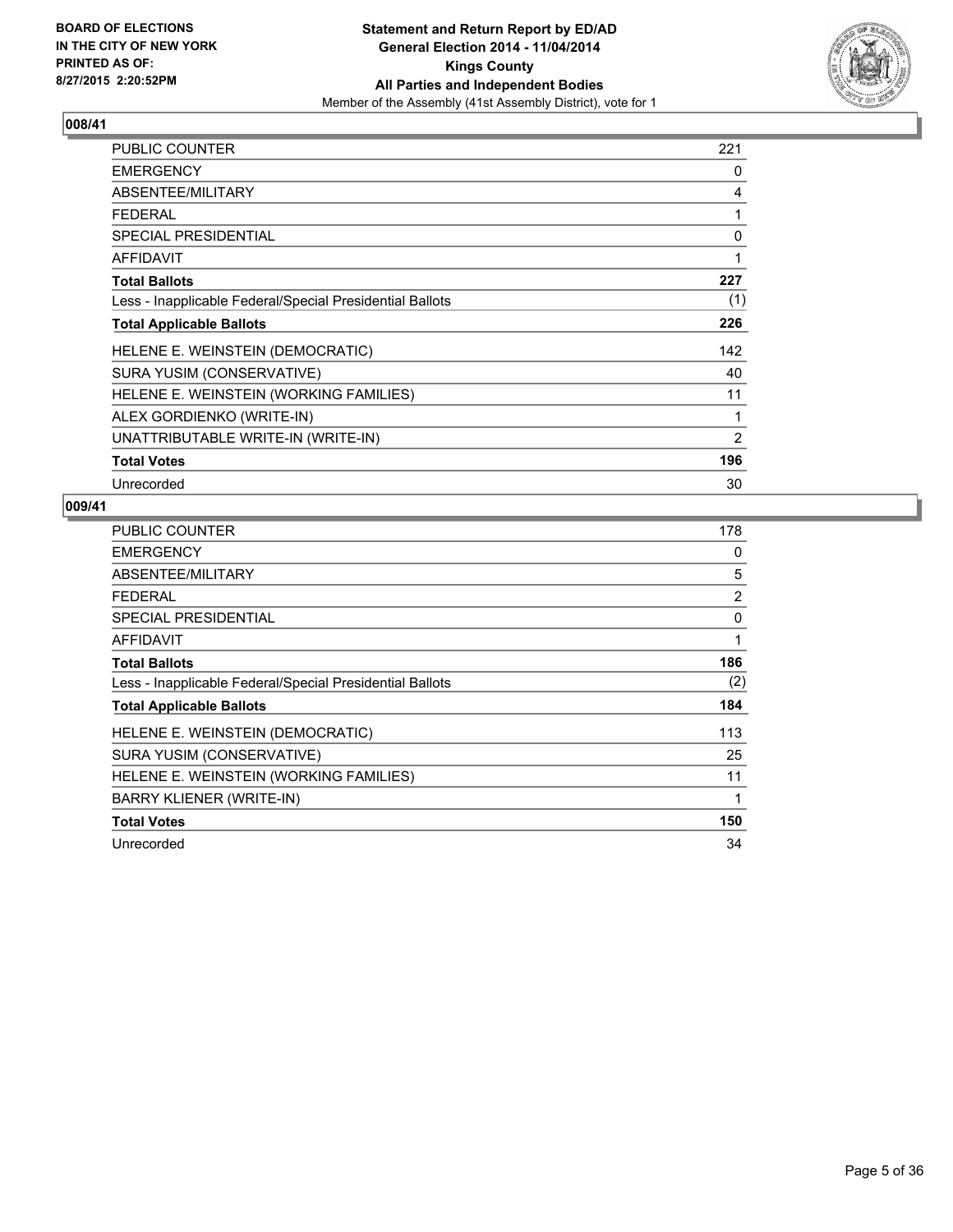

| <b>PUBLIC COUNTER</b>                                    | 126      |
|----------------------------------------------------------|----------|
| <b>EMERGENCY</b>                                         | 0        |
| ABSENTEE/MILITARY                                        | 5        |
| <b>FEDERAL</b>                                           | 0        |
| <b>SPECIAL PRESIDENTIAL</b>                              | 0        |
| <b>AFFIDAVIT</b>                                         | $\Omega$ |
| <b>Total Ballots</b>                                     | 131      |
| Less - Inapplicable Federal/Special Presidential Ballots | 0        |
| <b>Total Applicable Ballots</b>                          | 131      |
| HELENE E. WEINSTEIN (DEMOCRATIC)                         | 86       |
| SURA YUSIM (CONSERVATIVE)                                | 25       |
| HELENE E. WEINSTEIN (WORKING FAMILIES)                   | 7        |
| <b>Total Votes</b>                                       | 118      |
| Unrecorded                                               | 13       |

# **011/41**

| <b>PUBLIC COUNTER</b>                                    | 68 |
|----------------------------------------------------------|----|
| <b>EMERGENCY</b>                                         | 0  |
| ABSENTEE/MILITARY                                        |    |
| <b>FEDERAL</b>                                           | 0  |
| <b>SPECIAL PRESIDENTIAL</b>                              | 0  |
| <b>AFFIDAVIT</b>                                         |    |
| <b>Total Ballots</b>                                     | 70 |
| Less - Inapplicable Federal/Special Presidential Ballots | 0  |
| <b>Total Applicable Ballots</b>                          | 70 |
| HELENE E. WEINSTEIN (DEMOCRATIC)                         | 49 |
| SURA YUSIM (CONSERVATIVE)                                | 11 |
| HELENE E. WEINSTEIN (WORKING FAMILIES)                   | 7  |
| <b>Total Votes</b>                                       | 67 |
| Unrecorded                                               | 3  |

| 101 |
|-----|
| 0   |
| 4   |
| 2   |
| 0   |
| 1   |
| 108 |
| (2) |
| 106 |
| 62  |
| 17  |
| 12  |
| 91  |
| 15  |
|     |
|     |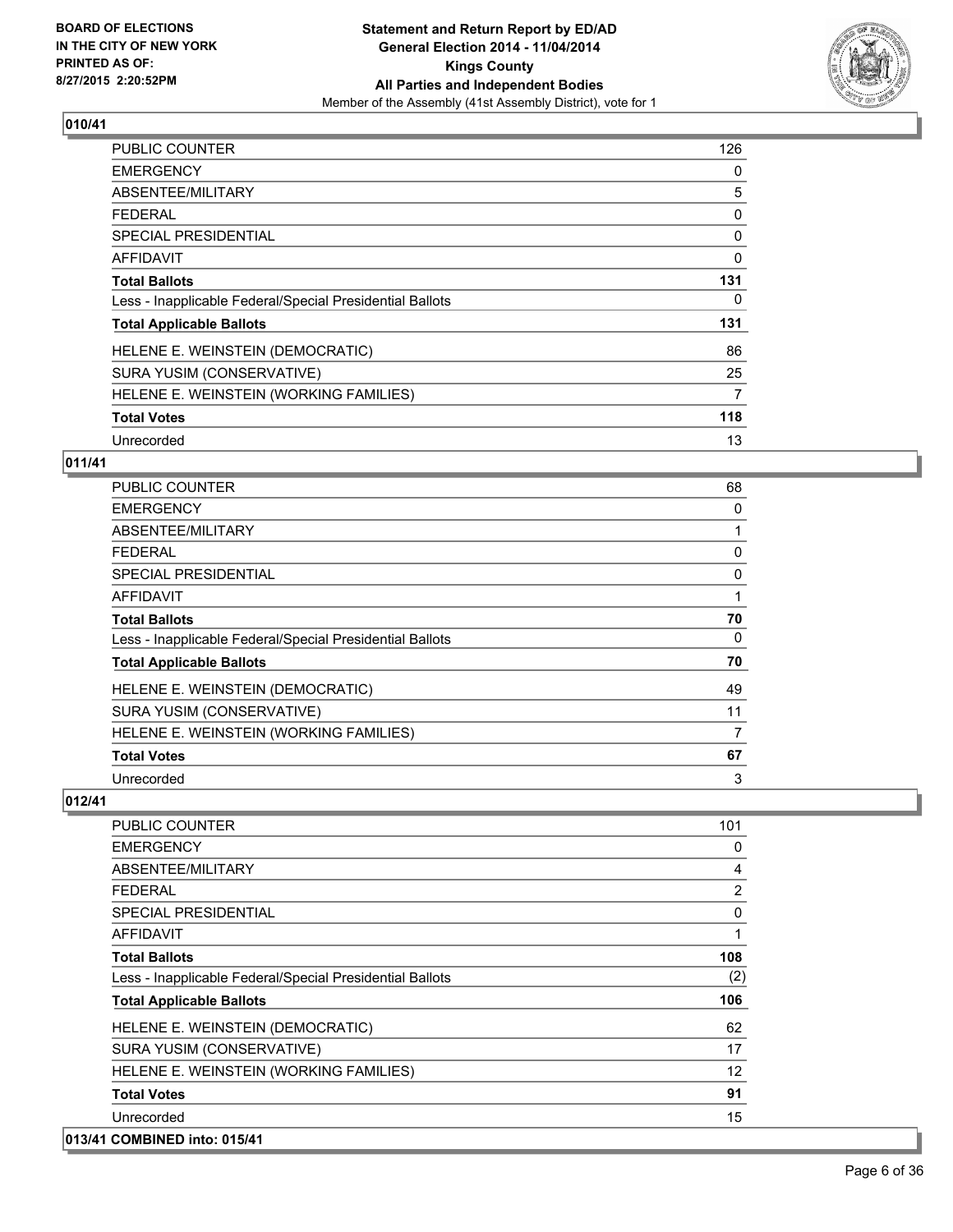

| <b>PUBLIC COUNTER</b>                                    | 30 |
|----------------------------------------------------------|----|
| <b>EMERGENCY</b>                                         | 0  |
| ABSENTEE/MILITARY                                        | 1  |
| <b>FEDERAL</b>                                           | 0  |
| <b>SPECIAL PRESIDENTIAL</b>                              | 0  |
| <b>AFFIDAVIT</b>                                         | 1  |
| <b>Total Ballots</b>                                     | 32 |
| Less - Inapplicable Federal/Special Presidential Ballots | 0  |
| <b>Total Applicable Ballots</b>                          | 32 |
| HELENE E. WEINSTEIN (DEMOCRATIC)                         | 21 |
| SURA YUSIM (CONSERVATIVE)                                | 4  |
| HELENE E. WEINSTEIN (WORKING FAMILIES)                   | 2  |
| <b>Total Votes</b>                                       | 27 |
| Unrecorded                                               | 5  |

# **015/41**

| <b>PUBLIC COUNTER</b>                                    | 61       |
|----------------------------------------------------------|----------|
| <b>EMERGENCY</b>                                         | 0        |
| ABSENTEE/MILITARY                                        | 0        |
| <b>FEDERAL</b>                                           | 0        |
| <b>SPECIAL PRESIDENTIAL</b>                              | 0        |
| <b>AFFIDAVIT</b>                                         | 0        |
| <b>Total Ballots</b>                                     | 61       |
| Less - Inapplicable Federal/Special Presidential Ballots | $\Omega$ |
| <b>Total Applicable Ballots</b>                          | 61       |
| HELENE E. WEINSTEIN (DEMOCRATIC)                         | 32       |
| SURA YUSIM (CONSERVATIVE)                                | 16       |
| HELENE E. WEINSTEIN (WORKING FAMILIES)                   | 10       |
| <b>Total Votes</b>                                       | 58       |
| Unrecorded                                               | 3        |

| <b>PUBLIC COUNTER</b>                                    | 284      |
|----------------------------------------------------------|----------|
| <b>EMERGENCY</b>                                         | 0        |
| ABSENTEE/MILITARY                                        | 8        |
| <b>FEDERAL</b>                                           | 1        |
| <b>SPECIAL PRESIDENTIAL</b>                              | $\Omega$ |
| AFFIDAVIT                                                | 3        |
| <b>Total Ballots</b>                                     | 296      |
| Less - Inapplicable Federal/Special Presidential Ballots | (1)      |
| <b>Total Applicable Ballots</b>                          | 295      |
| HELENE E. WEINSTEIN (DEMOCRATIC)                         | 189      |
| SURA YUSIM (CONSERVATIVE)                                | 37       |
| HELENE E. WEINSTEIN (WORKING FAMILIES)                   | 24       |
| YONINA HALBESTEM (WRITE-IN)                              | 1        |
| <b>Total Votes</b>                                       | 251      |
| Unrecorded                                               | 44       |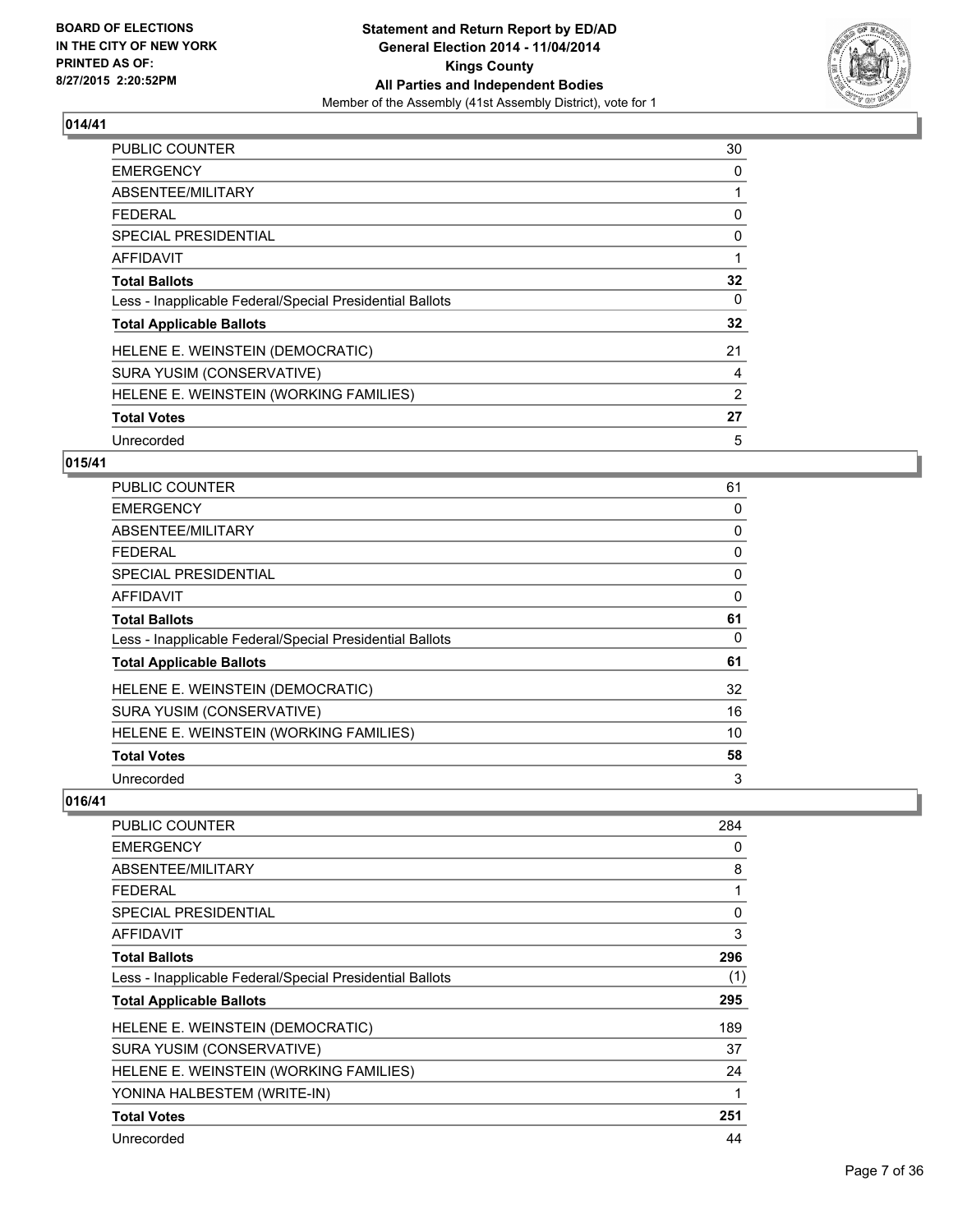

| PUBLIC COUNTER                                           | 253 |
|----------------------------------------------------------|-----|
| <b>EMERGENCY</b>                                         | 0   |
| ABSENTEE/MILITARY                                        | 2   |
| <b>FEDERAL</b>                                           | 0   |
| <b>SPECIAL PRESIDENTIAL</b>                              | 0   |
| AFFIDAVIT                                                | 1   |
| <b>Total Ballots</b>                                     | 256 |
| Less - Inapplicable Federal/Special Presidential Ballots | 0   |
| <b>Total Applicable Ballots</b>                          | 256 |
| HELENE E. WEINSTEIN (DEMOCRATIC)                         | 139 |
| SURA YUSIM (CONSERVATIVE)                                | 43  |
| HELENE E. WEINSTEIN (WORKING FAMILIES)                   | 24  |
| KATNISS EVERDEEN (WRITE-IN)                              | 1   |
| <b>Total Votes</b>                                       | 207 |
| Unrecorded                                               | 49  |

| <b>PUBLIC COUNTER</b>                                    | 172            |
|----------------------------------------------------------|----------------|
| <b>EMERGENCY</b>                                         | 0              |
| ABSENTEE/MILITARY                                        | 6              |
| FEDERAL                                                  | $\overline{2}$ |
| <b>SPECIAL PRESIDENTIAL</b>                              | 0              |
| <b>AFFIDAVIT</b>                                         | 2              |
| <b>Total Ballots</b>                                     | 182            |
| Less - Inapplicable Federal/Special Presidential Ballots | (2)            |
| <b>Total Applicable Ballots</b>                          | 180            |
|                                                          |                |
| HELENE E. WEINSTEIN (DEMOCRATIC)                         | 92             |
| SURA YUSIM (CONSERVATIVE)                                | 44             |
| HELENE E. WEINSTEIN (WORKING FAMILIES)                   | 16             |
| ALAN S. FINTZ (WRITE-IN)                                 | 1              |
| SEAN MOORE (WRITE-IN)                                    | 1              |
| <b>Total Votes</b>                                       | 154            |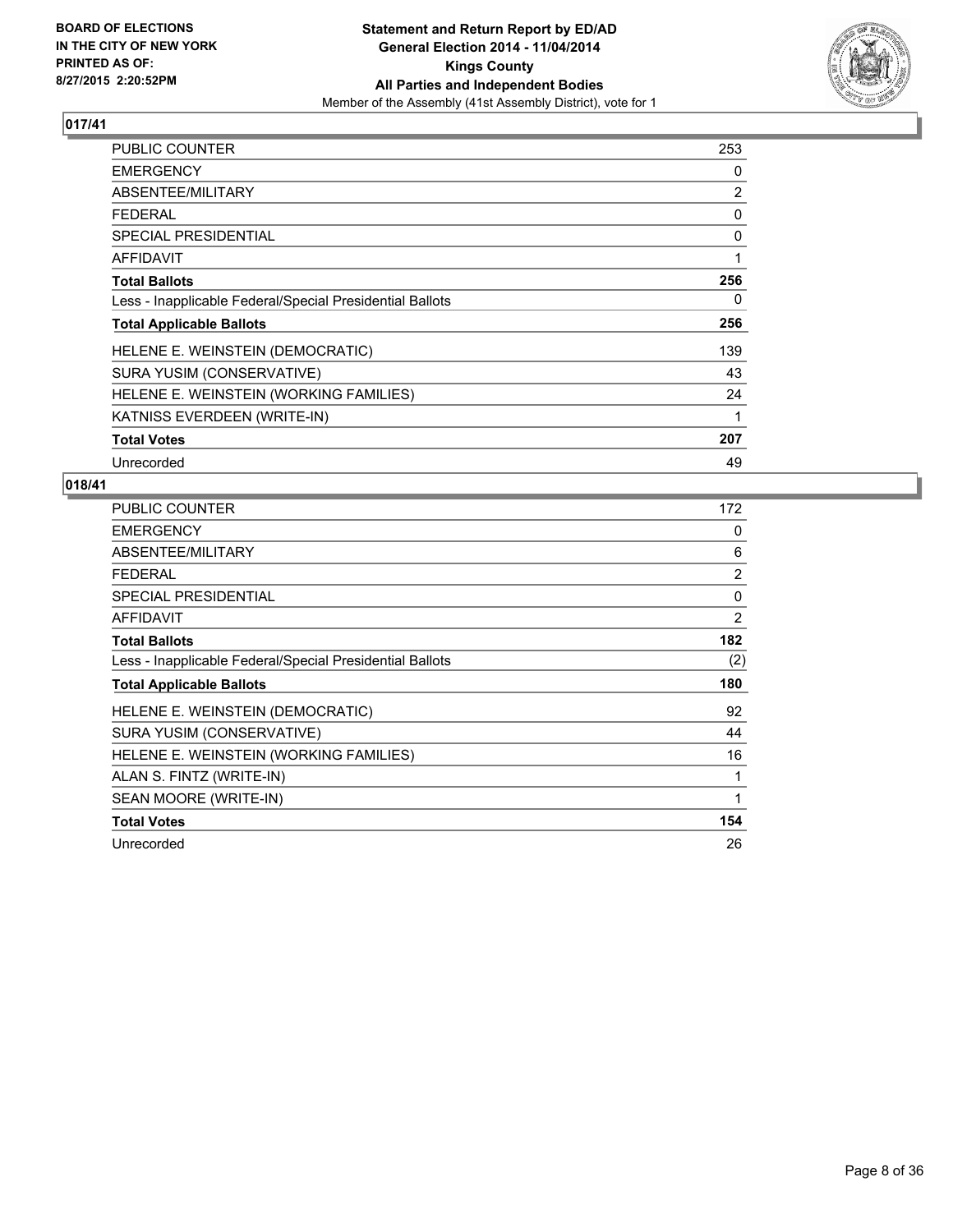

| <b>PUBLIC COUNTER</b>                                    | 30 |
|----------------------------------------------------------|----|
| <b>EMERGENCY</b>                                         | 0  |
| ABSENTEE/MILITARY                                        | 3  |
| <b>FEDERAL</b>                                           | 0  |
| SPECIAL PRESIDENTIAL                                     | 0  |
| <b>AFFIDAVIT</b>                                         | 3  |
| <b>Total Ballots</b>                                     | 36 |
| Less - Inapplicable Federal/Special Presidential Ballots | 0  |
| <b>Total Applicable Ballots</b>                          | 36 |
| HELENE E. WEINSTEIN (DEMOCRATIC)                         | 18 |
| SURA YUSIM (CONSERVATIVE)                                | 6  |
| HELENE E. WEINSTEIN (WORKING FAMILIES)                   | 7  |
| <b>Total Votes</b>                                       | 31 |
| Unrecorded                                               | 5  |

| <b>PUBLIC COUNTER</b>                                    | 140 |
|----------------------------------------------------------|-----|
| <b>EMERGENCY</b>                                         | 0   |
| ABSENTEE/MILITARY                                        | 4   |
| <b>FEDERAL</b>                                           | 3   |
| SPECIAL PRESIDENTIAL                                     | 0   |
| <b>AFFIDAVIT</b>                                         | 0   |
| <b>Total Ballots</b>                                     | 147 |
| Less - Inapplicable Federal/Special Presidential Ballots | (3) |
| <b>Total Applicable Ballots</b>                          | 144 |
| HELENE E. WEINSTEIN (DEMOCRATIC)                         | 100 |
| SURA YUSIM (CONSERVATIVE)                                | 15  |
| HELENE E. WEINSTEIN (WORKING FAMILIES)                   | 8   |
| UNATTRIBUTABLE WRITE-IN (WRITE-IN)                       | 1   |
| <b>Total Votes</b>                                       | 124 |
| Unrecorded                                               | 20  |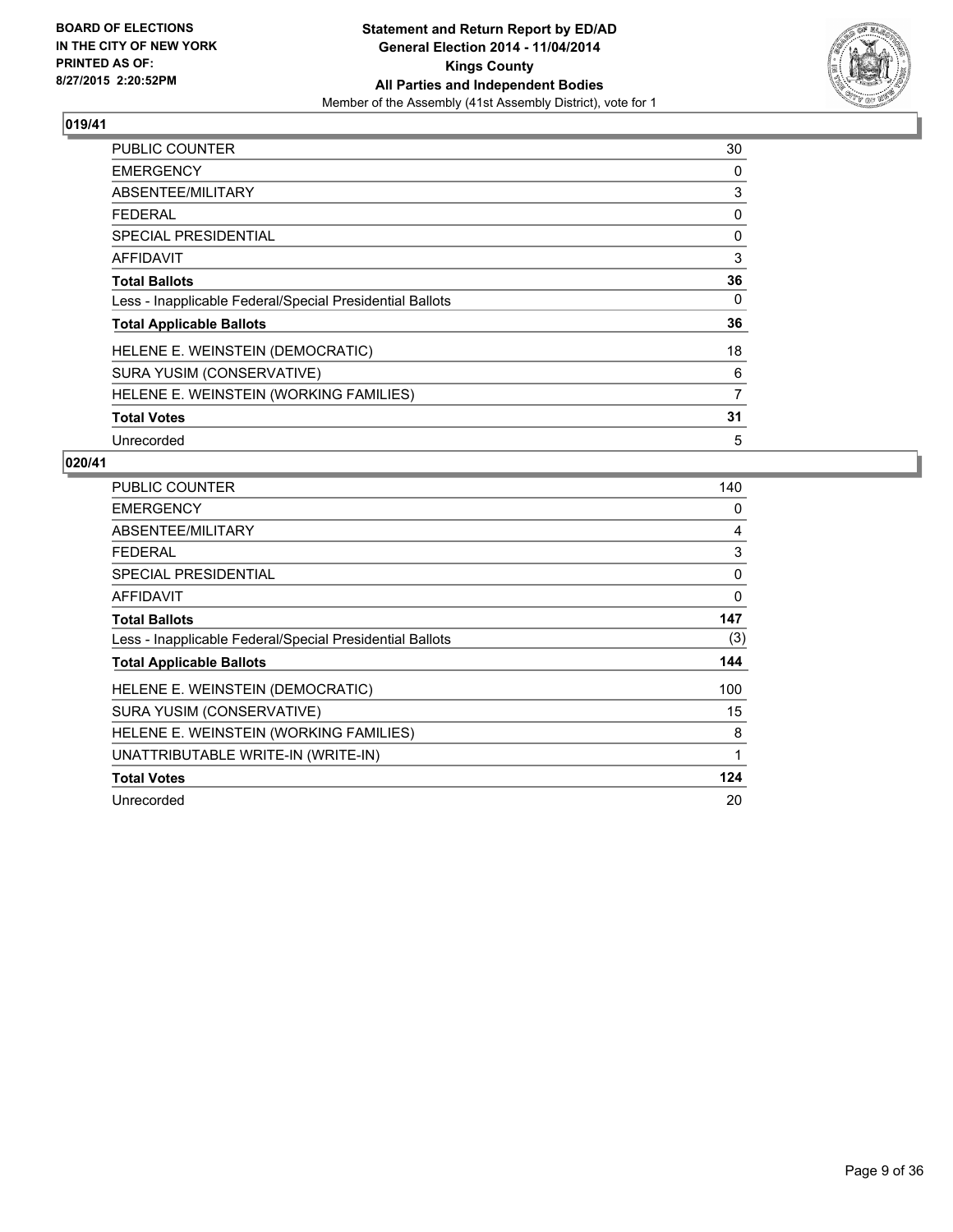

| <b>PUBLIC COUNTER</b>                                    | 200            |
|----------------------------------------------------------|----------------|
| <b>EMERGENCY</b>                                         | 0              |
| ABSENTEE/MILITARY                                        | 3              |
| <b>FEDERAL</b>                                           | 1              |
| <b>SPECIAL PRESIDENTIAL</b>                              | 0              |
| <b>AFFIDAVIT</b>                                         | $\overline{7}$ |
| <b>Total Ballots</b>                                     | 211            |
| Less - Inapplicable Federal/Special Presidential Ballots | (1)            |
| <b>Total Applicable Ballots</b>                          | 210            |
| HELENE E. WEINSTEIN (DEMOCRATIC)                         | 147            |
| SURA YUSIM (CONSERVATIVE)                                | 20             |
| HELENE E. WEINSTEIN (WORKING FAMILIES)                   | 16             |
| DOV HIKIND (WRITE-IN)                                    | 1              |
| <b>Total Votes</b>                                       | 184            |
| Unrecorded                                               | 26             |

#### **022/41**

| <b>PUBLIC COUNTER</b>                                    | 68 |
|----------------------------------------------------------|----|
| <b>EMERGENCY</b>                                         | 0  |
| ABSENTEE/MILITARY                                        | 0  |
| <b>FEDERAL</b>                                           | 0  |
| <b>SPECIAL PRESIDENTIAL</b>                              | 0  |
| AFFIDAVIT                                                | 0  |
| <b>Total Ballots</b>                                     | 68 |
| Less - Inapplicable Federal/Special Presidential Ballots | 0  |
| <b>Total Applicable Ballots</b>                          | 68 |
| HELENE E. WEINSTEIN (DEMOCRATIC)                         | 36 |
| SURA YUSIM (CONSERVATIVE)                                | 13 |
| HELENE E. WEINSTEIN (WORKING FAMILIES)                   | 7  |
| <b>Total Votes</b>                                       | 56 |
| Unrecorded                                               | 12 |

| <b>PUBLIC COUNTER</b>                                    | 33             |
|----------------------------------------------------------|----------------|
| <b>EMERGENCY</b>                                         | 0              |
| ABSENTEE/MILITARY                                        | 0              |
| <b>FEDERAL</b>                                           | 1              |
| <b>SPECIAL PRESIDENTIAL</b>                              | 0              |
| AFFIDAVIT                                                | 0              |
| <b>Total Ballots</b>                                     | 34             |
| Less - Inapplicable Federal/Special Presidential Ballots | (1)            |
| <b>Total Applicable Ballots</b>                          | 33             |
| HELENE E. WEINSTEIN (DEMOCRATIC)                         | 27             |
| SURA YUSIM (CONSERVATIVE)                                | 3              |
| HELENE E. WEINSTEIN (WORKING FAMILIES)                   | 1              |
| <b>Total Votes</b>                                       | 31             |
| Unrecorded                                               | $\overline{2}$ |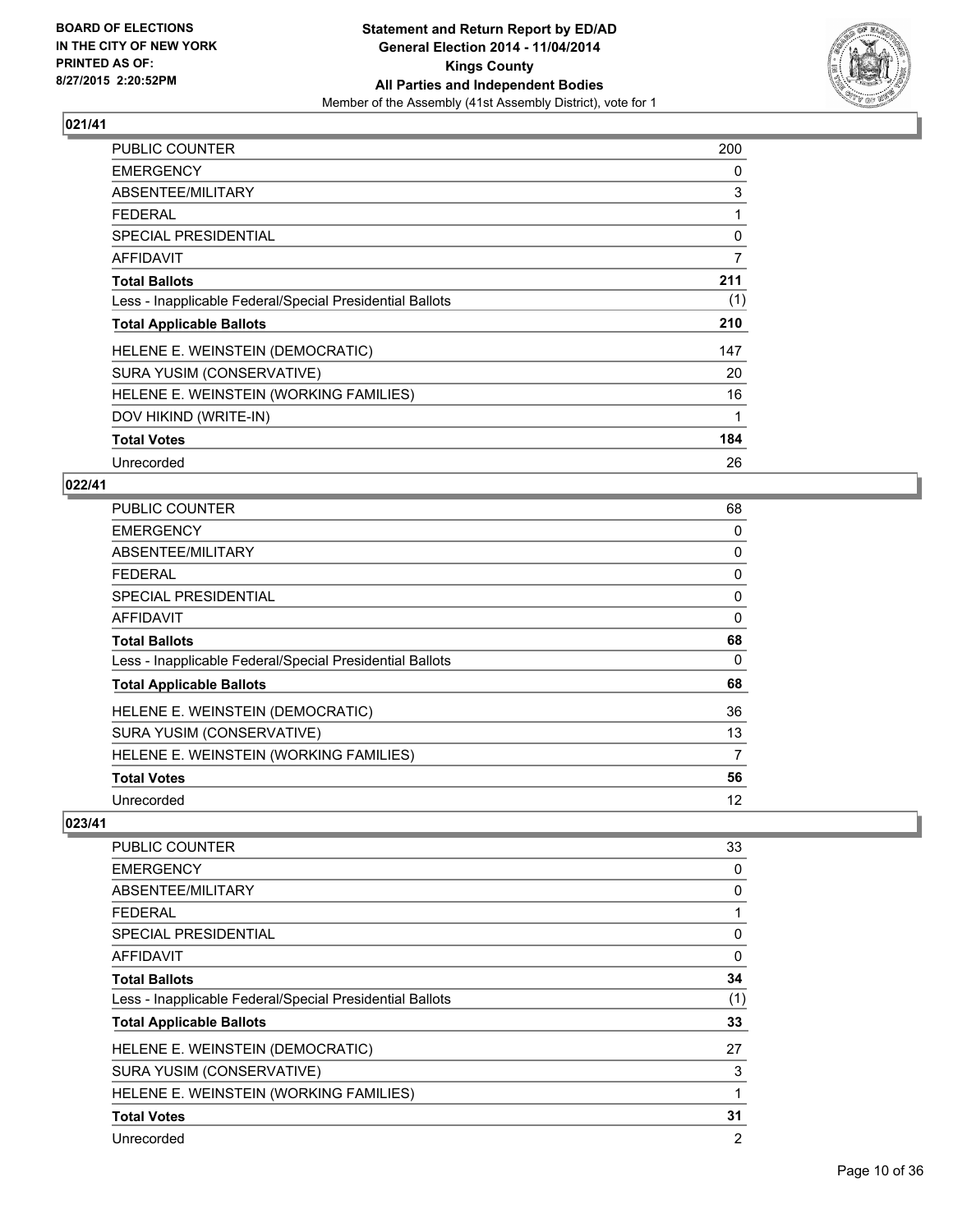

| <b>PUBLIC COUNTER</b>                                    | 27             |
|----------------------------------------------------------|----------------|
| <b>EMERGENCY</b>                                         | 0              |
| ABSENTEE/MILITARY                                        | 0              |
| <b>FEDERAL</b>                                           | 0              |
| <b>SPECIAL PRESIDENTIAL</b>                              | 0              |
| AFFIDAVIT                                                | 1              |
| <b>Total Ballots</b>                                     | 28             |
| Less - Inapplicable Federal/Special Presidential Ballots | 0              |
| <b>Total Applicable Ballots</b>                          | 28             |
| HELENE E. WEINSTEIN (DEMOCRATIC)                         | 22             |
| SURA YUSIM (CONSERVATIVE)                                | 3              |
| HELENE E. WEINSTEIN (WORKING FAMILIES)                   | 1              |
| <b>Total Votes</b>                                       | 26             |
| Unrecorded                                               | $\overline{2}$ |

# **025/41**

| PUBLIC COUNTER                                           | 22             |
|----------------------------------------------------------|----------------|
| <b>EMERGENCY</b>                                         | 0              |
| ABSENTEE/MILITARY                                        | $\overline{2}$ |
| <b>FEDERAL</b>                                           | 0              |
| SPECIAL PRESIDENTIAL                                     | 0              |
| <b>AFFIDAVIT</b>                                         | 2              |
| <b>Total Ballots</b>                                     | 26             |
| Less - Inapplicable Federal/Special Presidential Ballots | 0              |
| <b>Total Applicable Ballots</b>                          | 26             |
| HELENE E. WEINSTEIN (DEMOCRATIC)                         | 20             |
| SURA YUSIM (CONSERVATIVE)                                | 4              |
| HELENE E. WEINSTEIN (WORKING FAMILIES)                   | 1              |
| <b>Total Votes</b>                                       | 25             |
| Unrecorded                                               | 1              |

| 28 |
|----|
| 0  |
| 0  |
| 0  |
| 0  |
| 0  |
| 28 |
| 0  |
| 28 |
| 25 |
| 0  |
| 0  |
| 25 |
| 3  |
|    |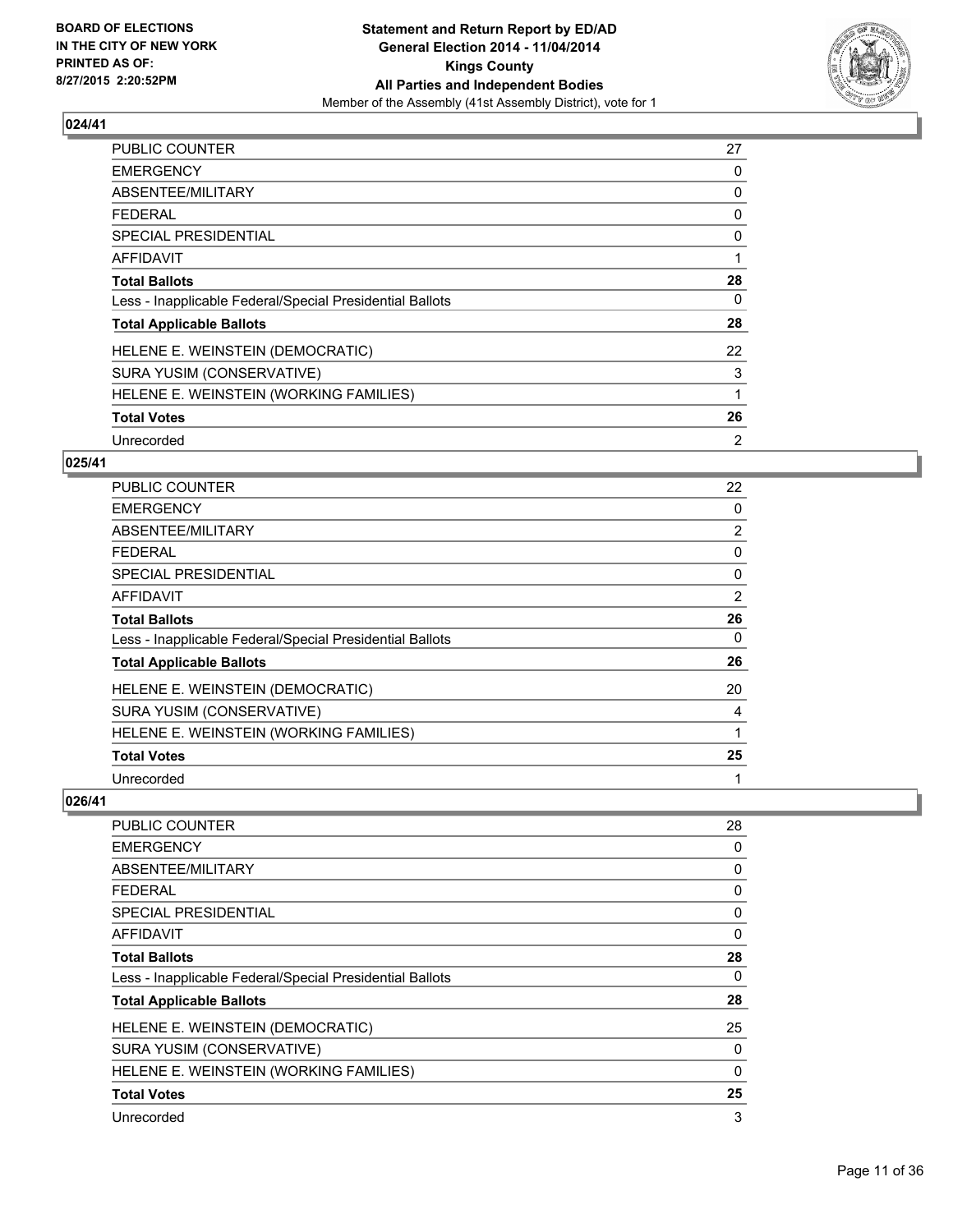

| <b>PUBLIC COUNTER</b>                                    | 134 |
|----------------------------------------------------------|-----|
| <b>EMERGENCY</b>                                         | 0   |
| ABSENTEE/MILITARY                                        | 0   |
| <b>FEDERAL</b>                                           | 0   |
| <b>SPECIAL PRESIDENTIAL</b>                              | 0   |
| AFFIDAVIT                                                | 4   |
| <b>Total Ballots</b>                                     | 138 |
| Less - Inapplicable Federal/Special Presidential Ballots | 0   |
| <b>Total Applicable Ballots</b>                          | 138 |
| HELENE E. WEINSTEIN (DEMOCRATIC)                         | 106 |
| SURA YUSIM (CONSERVATIVE)                                | 11  |
| HELENE E. WEINSTEIN (WORKING FAMILIES)                   | 12  |
| <b>Total Votes</b>                                       | 129 |
| Unrecorded                                               | 9   |

## **028/41**

| PUBLIC COUNTER                                           | 248 |
|----------------------------------------------------------|-----|
| <b>EMERGENCY</b>                                         | 0   |
| ABSENTEE/MILITARY                                        | 10  |
| <b>FEDERAL</b>                                           | 1   |
| <b>SPECIAL PRESIDENTIAL</b>                              | 0   |
| AFFIDAVIT                                                | 0   |
| Total Ballots                                            | 259 |
| Less - Inapplicable Federal/Special Presidential Ballots | (1) |
| <b>Total Applicable Ballots</b>                          | 258 |
| HELENE E. WEINSTEIN (DEMOCRATIC)                         | 208 |
| SURA YUSIM (CONSERVATIVE)                                | 19  |
| HELENE E. WEINSTEIN (WORKING FAMILIES)                   | 15  |
| <b>Total Votes</b>                                       | 242 |
| Unrecorded                                               | 16  |

| <b>PUBLIC COUNTER</b>                                    | 5        |
|----------------------------------------------------------|----------|
| <b>EMERGENCY</b>                                         | 0        |
| ABSENTEE/MILITARY                                        | 0        |
| <b>FEDERAL</b>                                           | 0        |
| SPECIAL PRESIDENTIAL                                     | 0        |
| <b>AFFIDAVIT</b>                                         | 0        |
| <b>Total Ballots</b>                                     | 5        |
| Less - Inapplicable Federal/Special Presidential Ballots | 0        |
| <b>Total Applicable Ballots</b>                          | 5        |
| HELENE E. WEINSTEIN (DEMOCRATIC)                         | 4        |
| SURA YUSIM (CONSERVATIVE)                                |          |
| HELENE E. WEINSTEIN (WORKING FAMILIES)                   | $\Omega$ |
| <b>Total Votes</b>                                       | 5        |
|                                                          |          |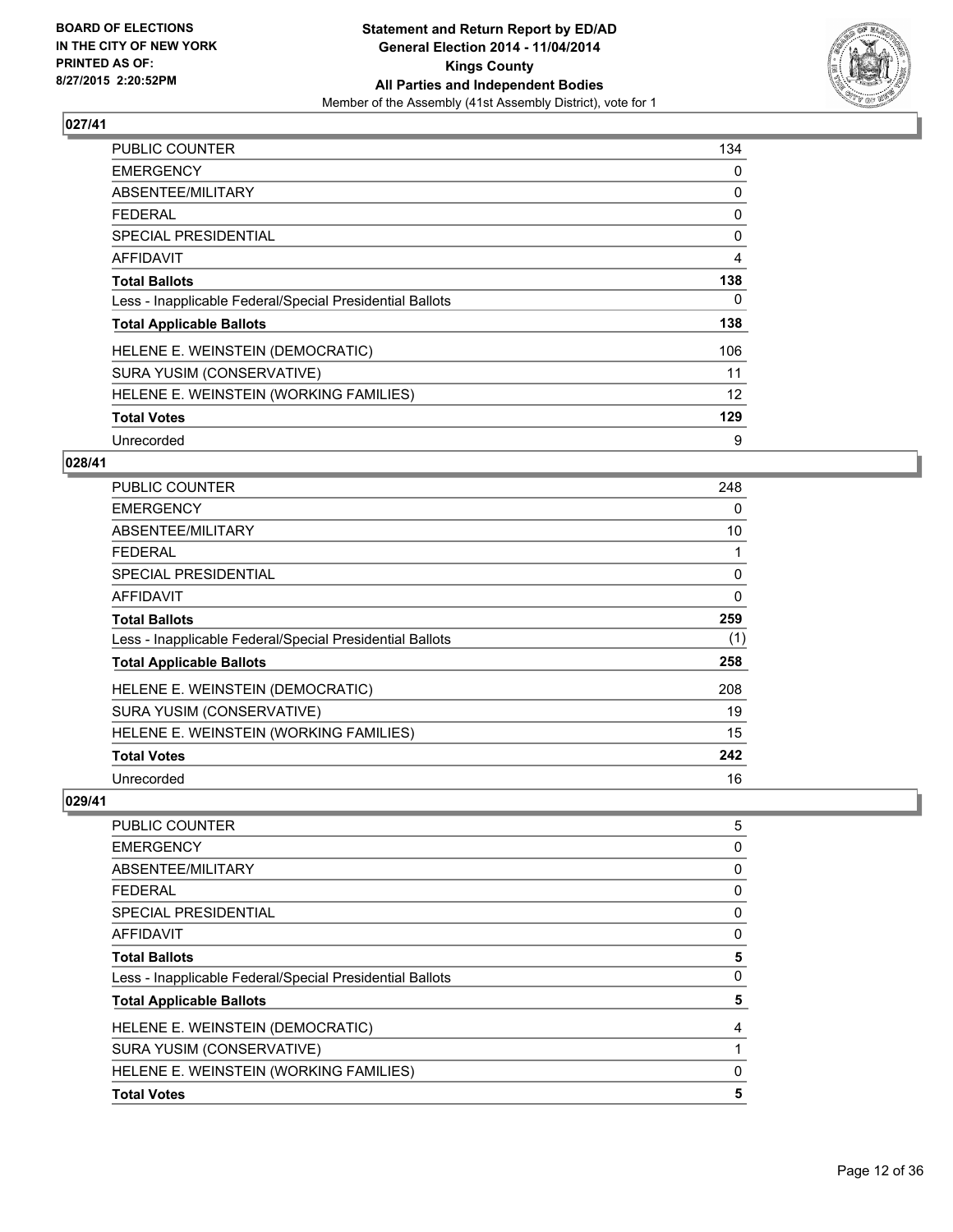

| <b>PUBLIC COUNTER</b>                                    | 122 |
|----------------------------------------------------------|-----|
| <b>EMERGENCY</b>                                         | 0   |
| ABSENTEE/MILITARY                                        | 6   |
| <b>FEDERAL</b>                                           | 2   |
| SPECIAL PRESIDENTIAL                                     | 0   |
| <b>AFFIDAVIT</b>                                         | 6   |
| <b>Total Ballots</b>                                     | 136 |
| Less - Inapplicable Federal/Special Presidential Ballots | (2) |
| <b>Total Applicable Ballots</b>                          | 134 |
| HELENE E. WEINSTEIN (DEMOCRATIC)                         | 119 |
| SURA YUSIM (CONSERVATIVE)                                | 1   |
| HELENE E. WEINSTEIN (WORKING FAMILIES)                   | 11  |
| <b>Total Votes</b>                                       | 131 |
| Unrecorded                                               | 3   |

# **031/41**

| PUBLIC COUNTER                                           | 240            |
|----------------------------------------------------------|----------------|
| <b>EMERGENCY</b>                                         | 0              |
| ABSENTEE/MILITARY                                        | 8              |
| <b>FEDERAL</b>                                           | $\overline{2}$ |
| <b>SPECIAL PRESIDENTIAL</b>                              | 0              |
| <b>AFFIDAVIT</b>                                         | 2              |
| <b>Total Ballots</b>                                     | 252            |
| Less - Inapplicable Federal/Special Presidential Ballots | (2)            |
| <b>Total Applicable Ballots</b>                          | 250            |
| HELENE E. WEINSTEIN (DEMOCRATIC)                         | 222            |
| SURA YUSIM (CONSERVATIVE)                                | 5              |
| HELENE E. WEINSTEIN (WORKING FAMILIES)                   | 12             |
| <b>Total Votes</b>                                       | 239            |
| Unrecorded                                               | 11             |

| <b>PUBLIC COUNTER</b>                                    | 178 |
|----------------------------------------------------------|-----|
| <b>EMERGENCY</b>                                         | 0   |
| ABSENTEE/MILITARY                                        | 6   |
| <b>FEDERAL</b>                                           | 4   |
| <b>SPECIAL PRESIDENTIAL</b>                              | 0   |
| <b>AFFIDAVIT</b>                                         | 7   |
| <b>Total Ballots</b>                                     | 195 |
| Less - Inapplicable Federal/Special Presidential Ballots | (4) |
| <b>Total Applicable Ballots</b>                          | 191 |
| HELENE E. WEINSTEIN (DEMOCRATIC)                         | 156 |
| SURA YUSIM (CONSERVATIVE)                                |     |
| HELENE E. WEINSTEIN (WORKING FAMILIES)                   | 24  |
| MARIE CRANE (WRITE-IN)                                   | 1   |
| <b>Total Votes</b>                                       | 182 |
| Unrecorded                                               | 9   |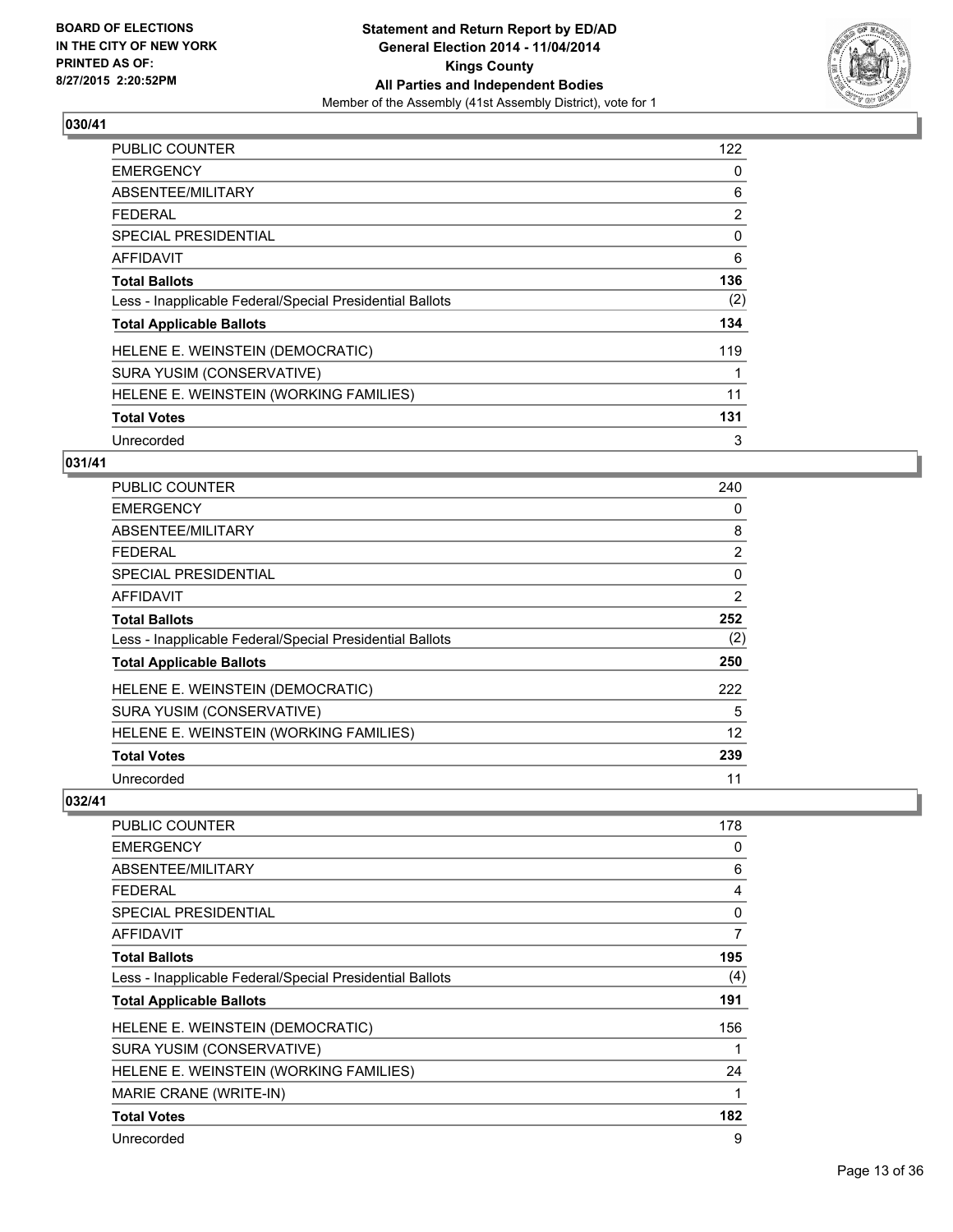

| <b>PUBLIC COUNTER</b>                                    | 200 |
|----------------------------------------------------------|-----|
| <b>EMERGENCY</b>                                         | 0   |
| ABSENTEE/MILITARY                                        | 8   |
| <b>FEDERAL</b>                                           | 1   |
| <b>SPECIAL PRESIDENTIAL</b>                              | 0   |
| <b>AFFIDAVIT</b>                                         | 3   |
| <b>Total Ballots</b>                                     | 212 |
| Less - Inapplicable Federal/Special Presidential Ballots | (1) |
| <b>Total Applicable Ballots</b>                          | 211 |
| HELENE E. WEINSTEIN (DEMOCRATIC)                         | 176 |
| SURA YUSIM (CONSERVATIVE)                                | 3   |
| HELENE E. WEINSTEIN (WORKING FAMILIES)                   | 18  |
| <b>Total Votes</b>                                       | 197 |
| Unrecorded                                               | 14  |

## **034/41**

| PUBLIC COUNTER                                           | 232 |
|----------------------------------------------------------|-----|
| <b>EMERGENCY</b>                                         | 0   |
| ABSENTEE/MILITARY                                        | 2   |
| <b>FEDERAL</b>                                           | 0   |
| <b>SPECIAL PRESIDENTIAL</b>                              | 0   |
| <b>AFFIDAVIT</b>                                         | 5   |
| <b>Total Ballots</b>                                     | 239 |
| Less - Inapplicable Federal/Special Presidential Ballots | 0   |
| <b>Total Applicable Ballots</b>                          | 239 |
| HELENE E. WEINSTEIN (DEMOCRATIC)                         | 202 |
| SURA YUSIM (CONSERVATIVE)                                | 7   |
| HELENE E. WEINSTEIN (WORKING FAMILIES)                   | 17  |
| <b>Total Votes</b>                                       | 226 |
| Unrecorded                                               | 13  |

| 204            |
|----------------|
| 0              |
| 2              |
| $\overline{2}$ |
| 0              |
| 3              |
| 211            |
| (2)            |
| 209            |
| 127            |
| 38             |
| 18             |
| 183            |
| 26             |
|                |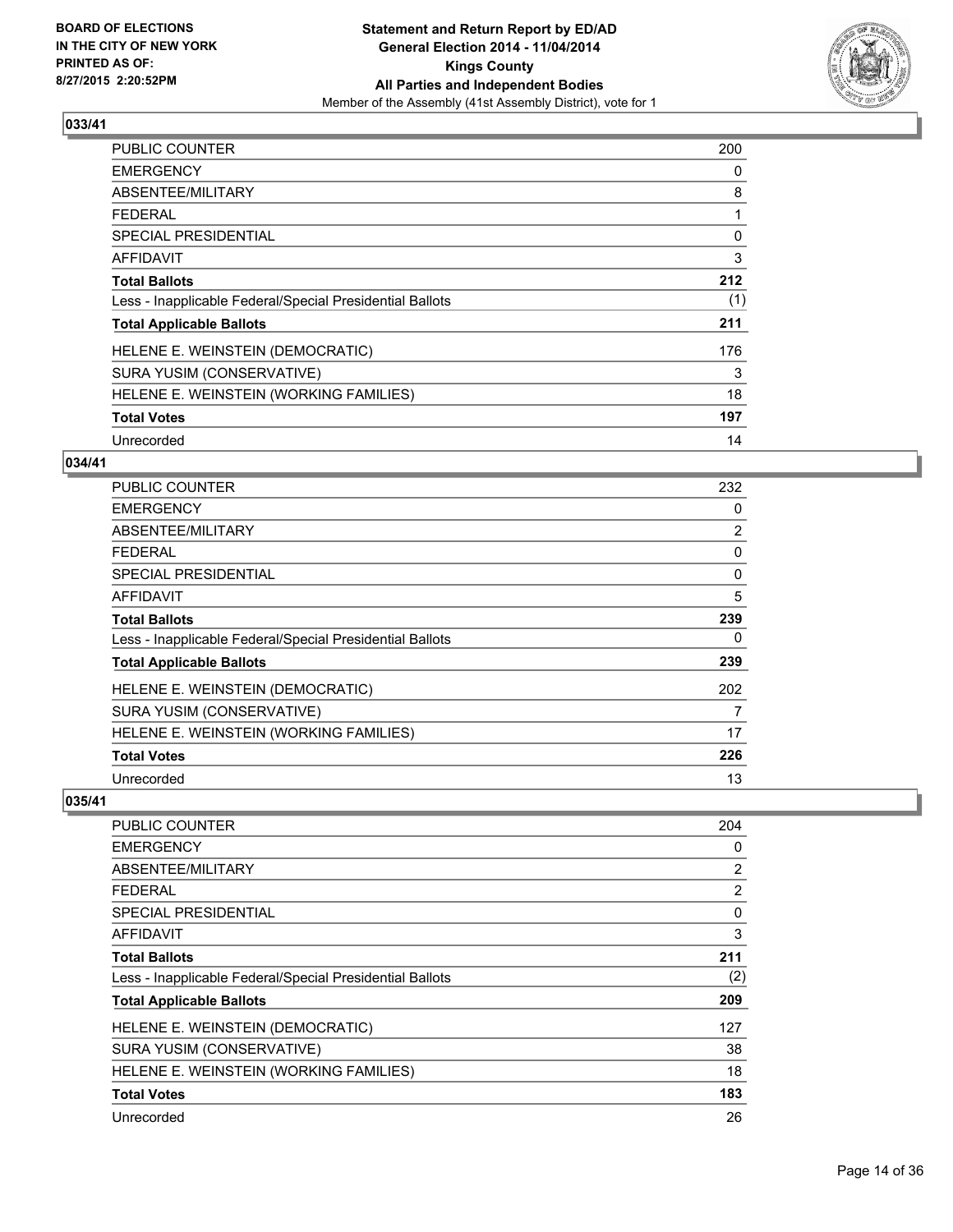

| <b>PUBLIC COUNTER</b>                                    | 218 |
|----------------------------------------------------------|-----|
| <b>EMERGENCY</b>                                         |     |
| ABSENTEE/MILITARY                                        | 3   |
| <b>FEDERAL</b>                                           | 0   |
| SPECIAL PRESIDENTIAL                                     | 0   |
| AFFIDAVIT                                                | 3   |
| <b>Total Ballots</b>                                     | 225 |
| Less - Inapplicable Federal/Special Presidential Ballots | 0   |
| <b>Total Applicable Ballots</b>                          | 225 |
| HELENE E. WEINSTEIN (DEMOCRATIC)                         | 113 |
| SURA YUSIM (CONSERVATIVE)                                | 39  |
| HELENE E. WEINSTEIN (WORKING FAMILIES)                   | 29  |
| <b>Total Votes</b>                                       | 181 |
| Unrecorded                                               | 44  |

# **037/41**

| PUBLIC COUNTER                                           | 240 |
|----------------------------------------------------------|-----|
| <b>EMERGENCY</b>                                         | 0   |
| ABSENTEE/MILITARY                                        | 5   |
| FEDERAL                                                  | 0   |
| <b>SPECIAL PRESIDENTIAL</b>                              | 0   |
| AFFIDAVIT                                                | 1   |
| <b>Total Ballots</b>                                     | 246 |
| Less - Inapplicable Federal/Special Presidential Ballots | 0   |
| <b>Total Applicable Ballots</b>                          | 246 |
| HELENE E. WEINSTEIN (DEMOCRATIC)                         | 216 |
| SURA YUSIM (CONSERVATIVE)                                | 4   |
| HELENE E. WEINSTEIN (WORKING FAMILIES)                   | 9   |
| ROXANNE J. PERSAUD (WRITE-IN)                            | 1   |
| <b>Total Votes</b>                                       | 230 |
| Unrecorded                                               | 16  |

| <b>PUBLIC COUNTER</b>                                    | 361 |
|----------------------------------------------------------|-----|
| <b>EMERGENCY</b>                                         | 0   |
| ABSENTEE/MILITARY                                        | 6   |
| FEDERAL                                                  | 1   |
| <b>SPECIAL PRESIDENTIAL</b>                              | 0   |
| AFFIDAVIT                                                | 3   |
| <b>Total Ballots</b>                                     | 371 |
| Less - Inapplicable Federal/Special Presidential Ballots | (1) |
| <b>Total Applicable Ballots</b>                          | 370 |
| HELENE E. WEINSTEIN (DEMOCRATIC)                         | 338 |
| SURA YUSIM (CONSERVATIVE)                                | 4   |
| HELENE E. WEINSTEIN (WORKING FAMILIES)                   | 11  |
| <b>Total Votes</b>                                       | 353 |
| Unrecorded                                               | 17  |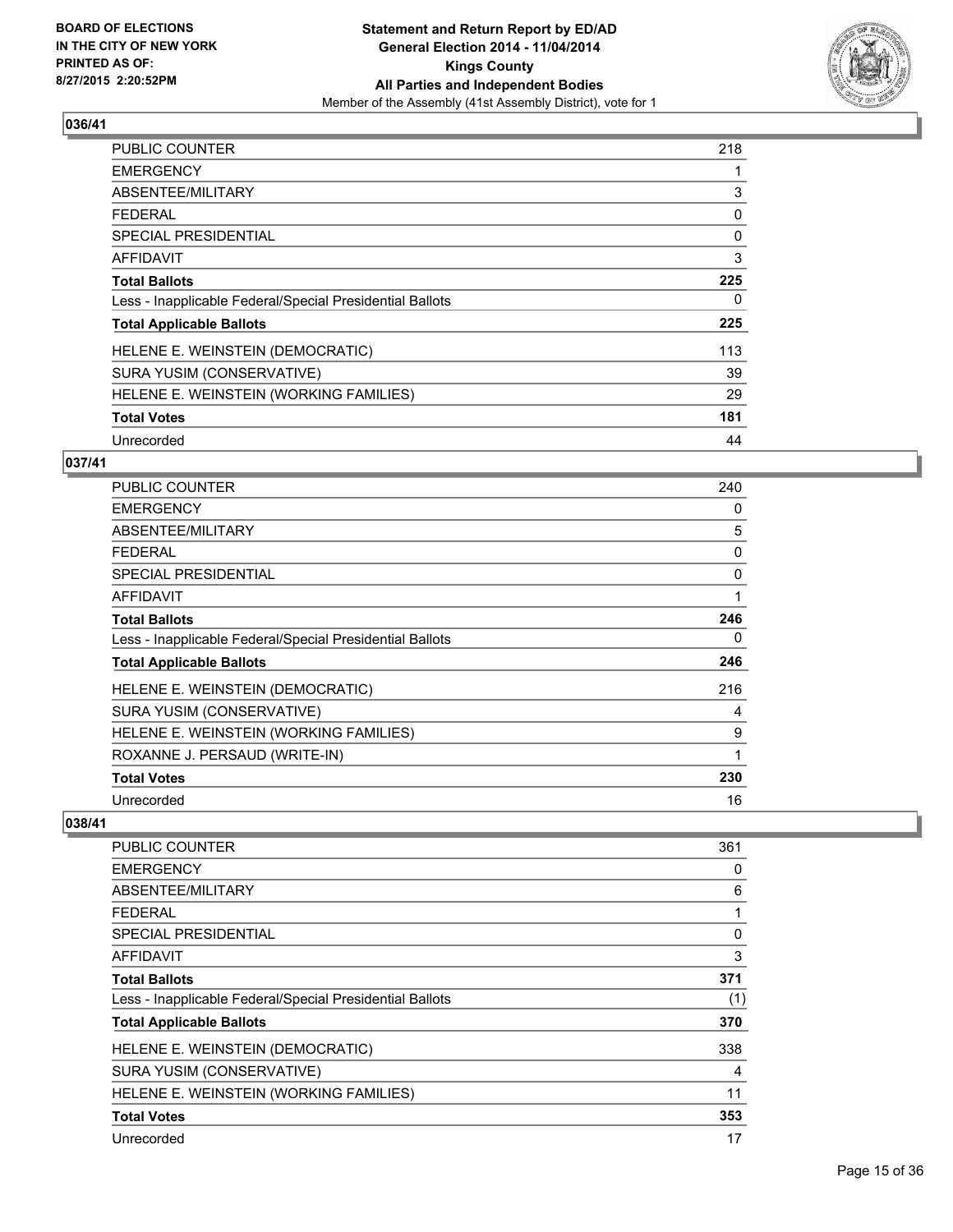

| <b>PUBLIC COUNTER</b>                                    | 221 |
|----------------------------------------------------------|-----|
| <b>EMERGENCY</b>                                         | 0   |
| ABSENTEE/MILITARY                                        | 7   |
| <b>FEDERAL</b>                                           | 0   |
| SPECIAL PRESIDENTIAL                                     | 0   |
| <b>AFFIDAVIT</b>                                         | 0   |
| <b>Total Ballots</b>                                     | 228 |
| Less - Inapplicable Federal/Special Presidential Ballots | 0   |
| <b>Total Applicable Ballots</b>                          | 228 |
| HELENE E. WEINSTEIN (DEMOCRATIC)                         | 203 |
| SURA YUSIM (CONSERVATIVE)                                | 2   |
| HELENE E. WEINSTEIN (WORKING FAMILIES)                   | 9   |
| <b>Total Votes</b>                                       | 214 |
| Unrecorded                                               | 14  |

# **040/41**

| <b>PUBLIC COUNTER</b>                                    | 209      |
|----------------------------------------------------------|----------|
| <b>EMERGENCY</b>                                         | 0        |
| ABSENTEE/MILITARY                                        | 4        |
| <b>FEDERAL</b>                                           | 0        |
| <b>SPECIAL PRESIDENTIAL</b>                              | 0        |
| <b>AFFIDAVIT</b>                                         | $\Omega$ |
| <b>Total Ballots</b>                                     | 213      |
| Less - Inapplicable Federal/Special Presidential Ballots | 0        |
| <b>Total Applicable Ballots</b>                          | 213      |
| HELENE E. WEINSTEIN (DEMOCRATIC)                         | 198      |
| SURA YUSIM (CONSERVATIVE)                                | 0        |
| HELENE E. WEINSTEIN (WORKING FAMILIES)                   | 5        |
| <b>Total Votes</b>                                       | 203      |
| Unrecorded                                               | 10       |

| 293            |
|----------------|
| 0              |
| $\overline{7}$ |
| 0              |
| 0              |
| 0              |
| 300            |
| 0              |
| 300            |
| 274            |
| 7              |
| 2              |
| 283            |
| 17             |
|                |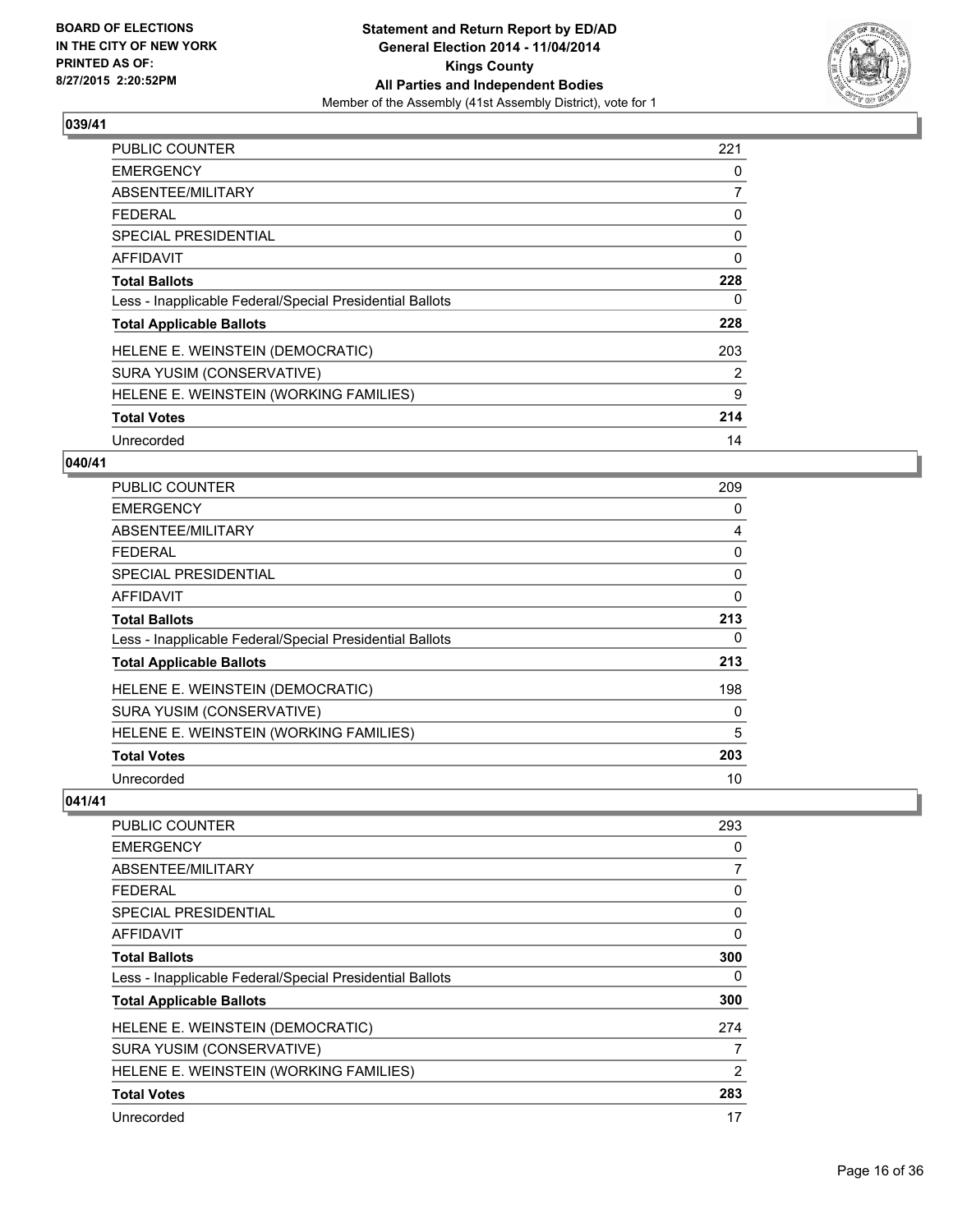

| <b>PUBLIC COUNTER</b>                                    | 81  |
|----------------------------------------------------------|-----|
| <b>EMERGENCY</b>                                         | 0   |
| ABSENTEE/MILITARY                                        | 1   |
| <b>FEDERAL</b>                                           | 3   |
| <b>SPECIAL PRESIDENTIAL</b>                              | 0   |
| AFFIDAVIT                                                | 0   |
| <b>Total Ballots</b>                                     | 85  |
| Less - Inapplicable Federal/Special Presidential Ballots | (3) |
| <b>Total Applicable Ballots</b>                          | 82  |
| HELENE E. WEINSTEIN (DEMOCRATIC)                         | 37  |
| SURA YUSIM (CONSERVATIVE)                                | 29  |
| HELENE E. WEINSTEIN (WORKING FAMILIES)                   | 10  |
| <b>Total Votes</b>                                       | 76  |
| Unrecorded                                               | 6   |

#### **043/41**

| PUBLIC COUNTER                                           | 180            |
|----------------------------------------------------------|----------------|
| <b>EMERGENCY</b>                                         | 0              |
| ABSENTEE/MILITARY                                        | 1              |
| <b>FEDERAL</b>                                           |                |
| <b>SPECIAL PRESIDENTIAL</b>                              | 0              |
| AFFIDAVIT                                                | $\overline{2}$ |
| <b>Total Ballots</b>                                     | 184            |
| Less - Inapplicable Federal/Special Presidential Ballots | (1)            |
| <b>Total Applicable Ballots</b>                          | 183            |
| HELENE E. WEINSTEIN (DEMOCRATIC)                         | 158            |
| SURA YUSIM (CONSERVATIVE)                                | 6              |
| HELENE E. WEINSTEIN (WORKING FAMILIES)                   | 4              |
| <b>Total Votes</b>                                       | 168            |
| Unrecorded                                               | 15             |

| <b>PUBLIC COUNTER</b>                                    | 82 |
|----------------------------------------------------------|----|
| <b>EMERGENCY</b>                                         | 0  |
| ABSENTEE/MILITARY                                        |    |
| <b>FEDERAL</b>                                           | 0  |
| SPECIAL PRESIDENTIAL                                     | 0  |
| <b>AFFIDAVIT</b>                                         | 0  |
| <b>Total Ballots</b>                                     | 83 |
| Less - Inapplicable Federal/Special Presidential Ballots | 0  |
| <b>Total Applicable Ballots</b>                          | 83 |
| HELENE E. WEINSTEIN (DEMOCRATIC)                         | 49 |
| SURA YUSIM (CONSERVATIVE)                                | 19 |
| HELENE E. WEINSTEIN (WORKING FAMILIES)                   | 6  |
| <b>Total Votes</b>                                       | 74 |
| Unrecorded                                               | 9  |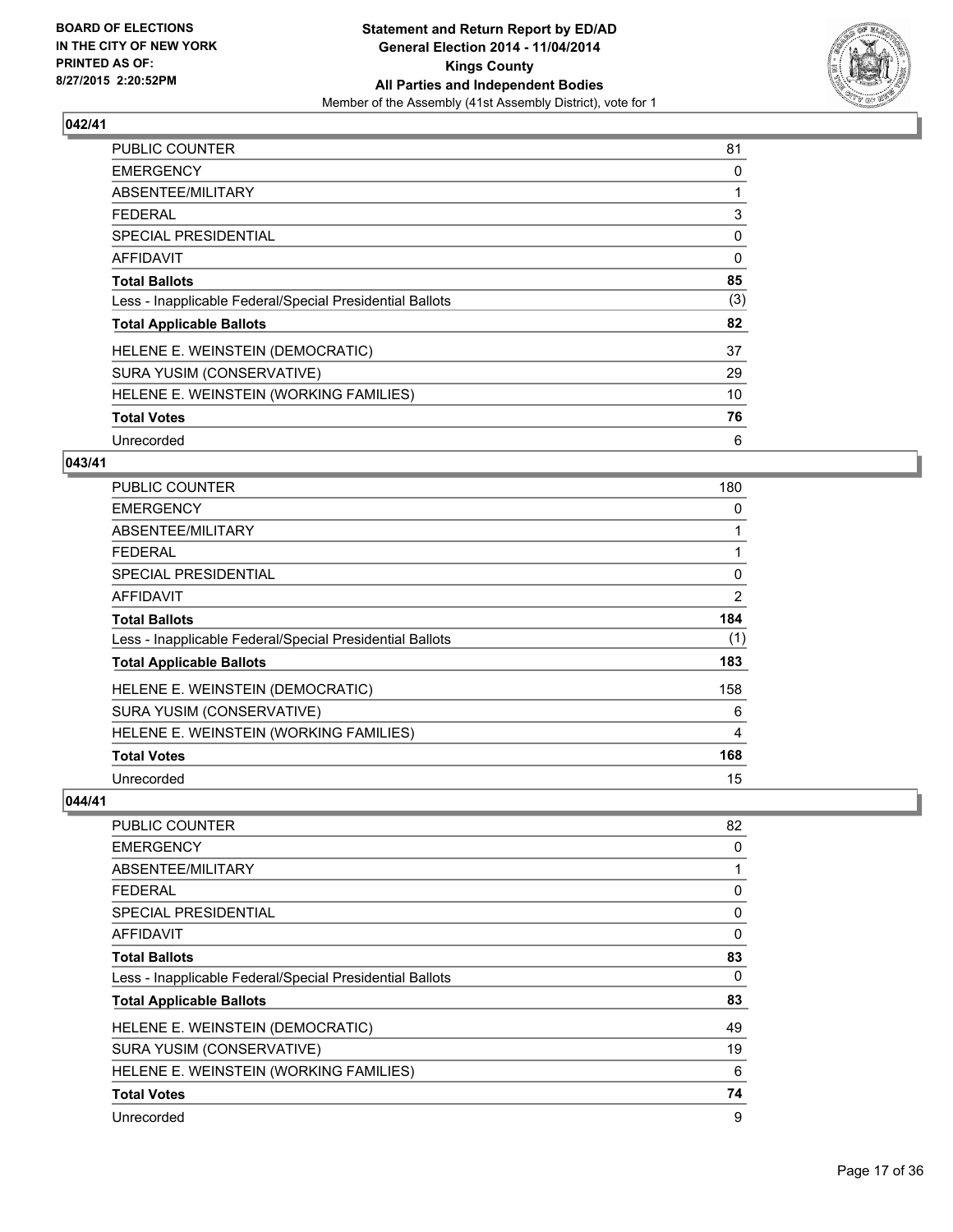

| <b>PUBLIC COUNTER</b>                                    | 320 |
|----------------------------------------------------------|-----|
| <b>EMERGENCY</b>                                         | 0   |
| ABSENTEE/MILITARY                                        | 5   |
| <b>FEDERAL</b>                                           | 0   |
| <b>SPECIAL PRESIDENTIAL</b>                              | 0   |
| AFFIDAVIT                                                | 3   |
| <b>Total Ballots</b>                                     | 328 |
| Less - Inapplicable Federal/Special Presidential Ballots | 0   |
| <b>Total Applicable Ballots</b>                          | 328 |
| HELENE E. WEINSTEIN (DEMOCRATIC)                         | 288 |
| SURA YUSIM (CONSERVATIVE)                                | 3   |
| HELENE E. WEINSTEIN (WORKING FAMILIES)                   | 11  |
| CHARLES BARON (WRITE-IN)                                 | 1   |
| <b>Total Votes</b>                                       | 303 |
| Unrecorded                                               | 25  |

#### **046/41**

| <b>PUBLIC COUNTER</b>                                    | 276 |
|----------------------------------------------------------|-----|
| <b>EMERGENCY</b>                                         | 0   |
| ABSENTEE/MILITARY                                        | 16  |
| <b>FEDERAL</b>                                           |     |
| SPECIAL PRESIDENTIAL                                     | 0   |
| <b>AFFIDAVIT</b>                                         | 2   |
| <b>Total Ballots</b>                                     | 295 |
| Less - Inapplicable Federal/Special Presidential Ballots | (1) |
| <b>Total Applicable Ballots</b>                          | 294 |
| HELENE E. WEINSTEIN (DEMOCRATIC)                         | 191 |
| SURA YUSIM (CONSERVATIVE)                                | 45  |
| HELENE E. WEINSTEIN (WORKING FAMILIES)                   | 24  |
| <b>Total Votes</b>                                       | 260 |
| Unrecorded                                               | 34  |

| <b>PUBLIC COUNTER</b>                                    | 298 |
|----------------------------------------------------------|-----|
| <b>EMERGENCY</b>                                         | 0   |
| ABSENTEE/MILITARY                                        | 4   |
| FEDERAL                                                  | 3   |
| SPECIAL PRESIDENTIAL                                     | 0   |
| AFFIDAVIT                                                | 7   |
| <b>Total Ballots</b>                                     | 312 |
| Less - Inapplicable Federal/Special Presidential Ballots | (3) |
| <b>Total Applicable Ballots</b>                          | 309 |
| HELENE E. WEINSTEIN (DEMOCRATIC)                         | 271 |
| SURA YUSIM (CONSERVATIVE)                                | 5   |
| HELENE E. WEINSTEIN (WORKING FAMILIES)                   | 10  |
| <b>Total Votes</b>                                       | 286 |
| Unrecorded                                               | 23  |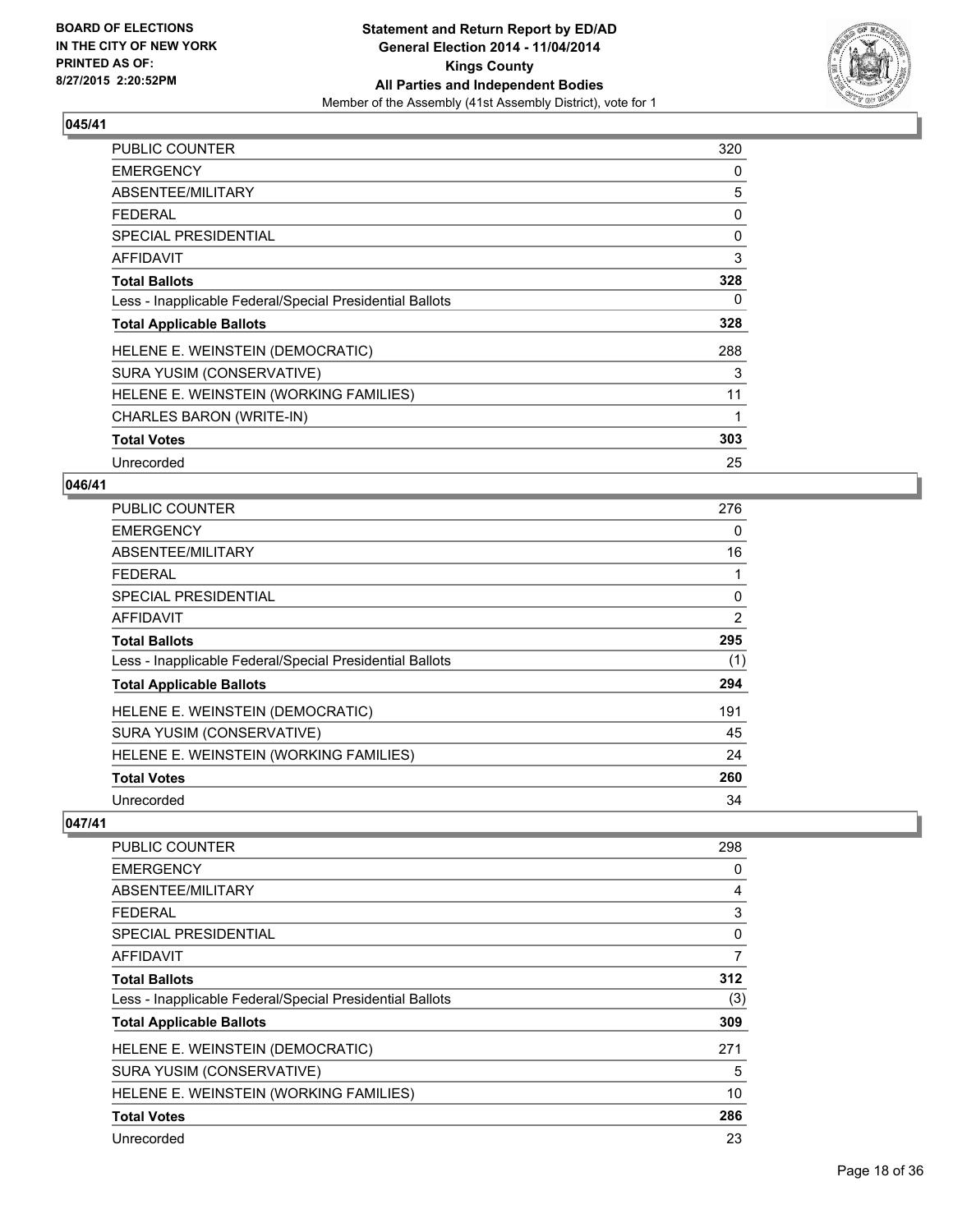

| <b>PUBLIC COUNTER</b>                                    | 104 |
|----------------------------------------------------------|-----|
| <b>EMERGENCY</b>                                         |     |
| ABSENTEE/MILITARY                                        |     |
| <b>FEDERAL</b>                                           | 0   |
| <b>SPECIAL PRESIDENTIAL</b>                              | 0   |
| <b>AFFIDAVIT</b>                                         | 2   |
| <b>Total Ballots</b>                                     | 108 |
| Less - Inapplicable Federal/Special Presidential Ballots | 0   |
| <b>Total Applicable Ballots</b>                          | 108 |
| HELENE E. WEINSTEIN (DEMOCRATIC)                         | 94  |
| SURA YUSIM (CONSERVATIVE)                                | 2   |
| HELENE E. WEINSTEIN (WORKING FAMILIES)                   | 5   |
| <b>Total Votes</b>                                       | 101 |
| Unrecorded                                               | 7   |

# **049/41**

| <b>PUBLIC COUNTER</b>                                    | 262      |
|----------------------------------------------------------|----------|
| <b>EMERGENCY</b>                                         | 0        |
| ABSENTEE/MILITARY                                        | 5        |
| <b>FEDERAL</b>                                           | 0        |
| <b>SPECIAL PRESIDENTIAL</b>                              | $\Omega$ |
| <b>AFFIDAVIT</b>                                         | 5        |
| <b>Total Ballots</b>                                     | 272      |
| Less - Inapplicable Federal/Special Presidential Ballots | 0        |
| <b>Total Applicable Ballots</b>                          | 272      |
| HELENE E. WEINSTEIN (DEMOCRATIC)                         | 249      |
| SURA YUSIM (CONSERVATIVE)                                | 2        |
| HELENE E. WEINSTEIN (WORKING FAMILIES)                   | 9        |
| <b>Total Votes</b>                                       | 260      |
| Unrecorded                                               | 12       |

| <b>PUBLIC COUNTER</b>                                    | 259 |
|----------------------------------------------------------|-----|
| <b>EMERGENCY</b>                                         | 0   |
| ABSENTEE/MILITARY                                        | 3   |
| <b>FFDFRAL</b>                                           | 1   |
| SPECIAL PRESIDENTIAL                                     | 0   |
| AFFIDAVIT                                                | 1   |
| <b>Total Ballots</b>                                     | 264 |
| Less - Inapplicable Federal/Special Presidential Ballots | (1) |
| <b>Total Applicable Ballots</b>                          | 263 |
| HELENE E. WEINSTEIN (DEMOCRATIC)                         | 196 |
| SURA YUSIM (CONSERVATIVE)                                | 31  |
| HELENE E. WEINSTEIN (WORKING FAMILIES)                   | 19  |
| ALAN S. FINTZ (WRITE-IN)                                 | 1   |
| <b>Total Votes</b>                                       | 247 |
| Unrecorded                                               | 16  |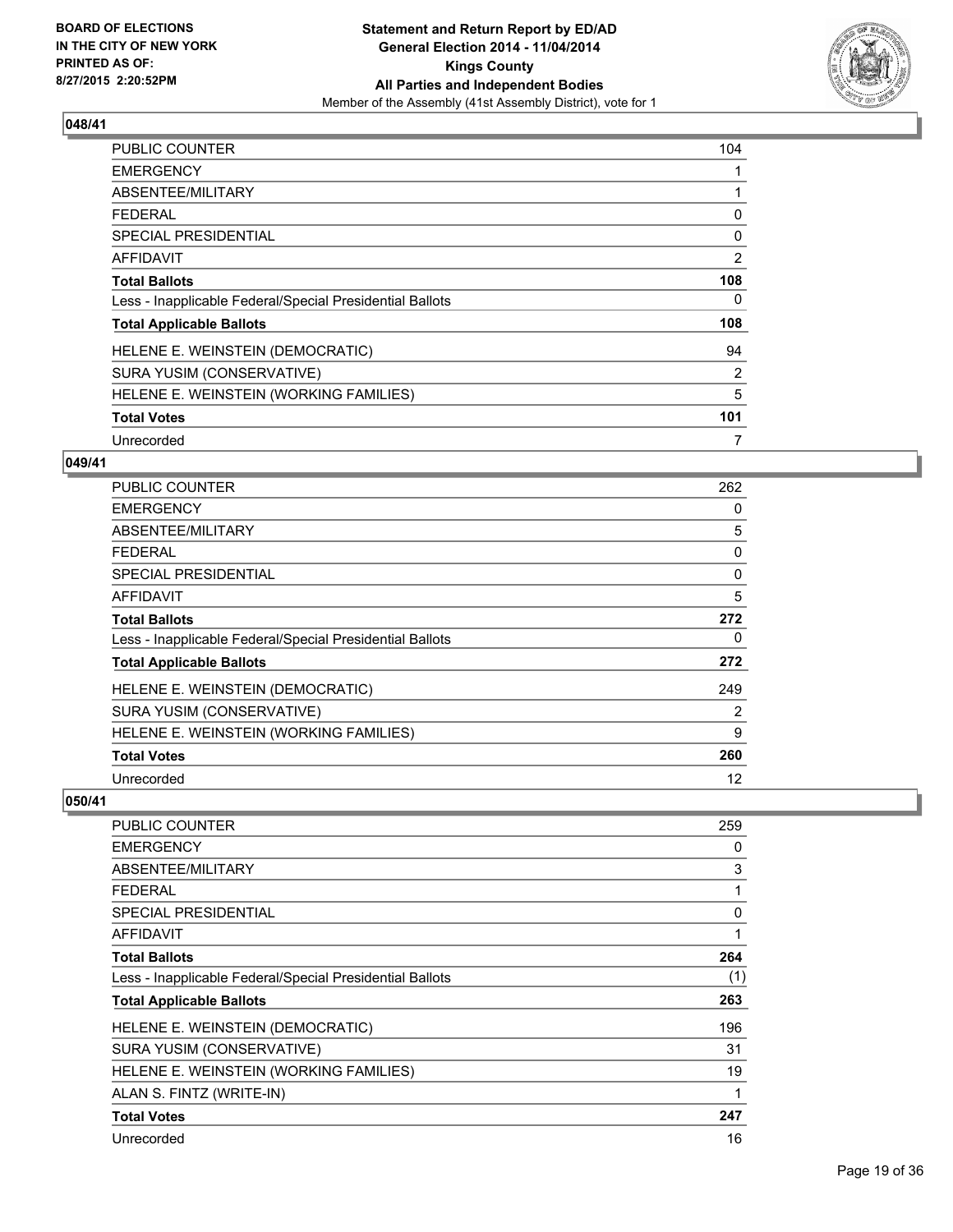

| <b>PUBLIC COUNTER</b>                                    | 56  |
|----------------------------------------------------------|-----|
| <b>EMERGENCY</b>                                         | 0   |
| ABSENTEE/MILITARY                                        |     |
| <b>FEDERAL</b>                                           |     |
| SPECIAL PRESIDENTIAL                                     | 0   |
| <b>AFFIDAVIT</b>                                         | 2   |
| <b>Total Ballots</b>                                     | 60  |
| Less - Inapplicable Federal/Special Presidential Ballots | (1) |
| <b>Total Applicable Ballots</b>                          | 59  |
| HELENE E. WEINSTEIN (DEMOCRATIC)                         | 49  |
| SURA YUSIM (CONSERVATIVE)                                | 2   |
| HELENE E. WEINSTEIN (WORKING FAMILIES)                   | 4   |
| <b>Total Votes</b>                                       | 55  |
| Unrecorded                                               | 4   |

## **052/41**

| PUBLIC COUNTER                                           | 101 |
|----------------------------------------------------------|-----|
| <b>EMERGENCY</b>                                         | 0   |
| ABSENTEE/MILITARY                                        | 3   |
| <b>FEDERAL</b>                                           | 0   |
| <b>SPECIAL PRESIDENTIAL</b>                              | 0   |
| AFFIDAVIT                                                | 0   |
| Total Ballots                                            | 104 |
| Less - Inapplicable Federal/Special Presidential Ballots | 0   |
| <b>Total Applicable Ballots</b>                          | 104 |
| HELENE E. WEINSTEIN (DEMOCRATIC)                         | 66  |
| SURA YUSIM (CONSERVATIVE)                                | 15  |
| HELENE E. WEINSTEIN (WORKING FAMILIES)                   | 12  |
| UNATTRIBUTABLE WRITE-IN (WRITE-IN)                       | 1   |
| <b>Total Votes</b>                                       | 94  |
| Unrecorded                                               | 10  |

| <b>PUBLIC COUNTER</b>                                    | 187            |
|----------------------------------------------------------|----------------|
| <b>EMERGENCY</b>                                         | 0              |
| ABSENTEE/MILITARY                                        | 3              |
| <b>FEDERAL</b>                                           | 0              |
| <b>SPECIAL PRESIDENTIAL</b>                              | 0              |
| <b>AFFIDAVIT</b>                                         | $\overline{2}$ |
| <b>Total Ballots</b>                                     | 192            |
| Less - Inapplicable Federal/Special Presidential Ballots | 0              |
| <b>Total Applicable Ballots</b>                          | 192            |
| HELENE E. WEINSTEIN (DEMOCRATIC)                         | 162            |
| SURA YUSIM (CONSERVATIVE)                                | 8              |
| HELENE E. WEINSTEIN (WORKING FAMILIES)                   | 5              |
| <b>Total Votes</b>                                       | 175            |
| Unrecorded                                               | 17             |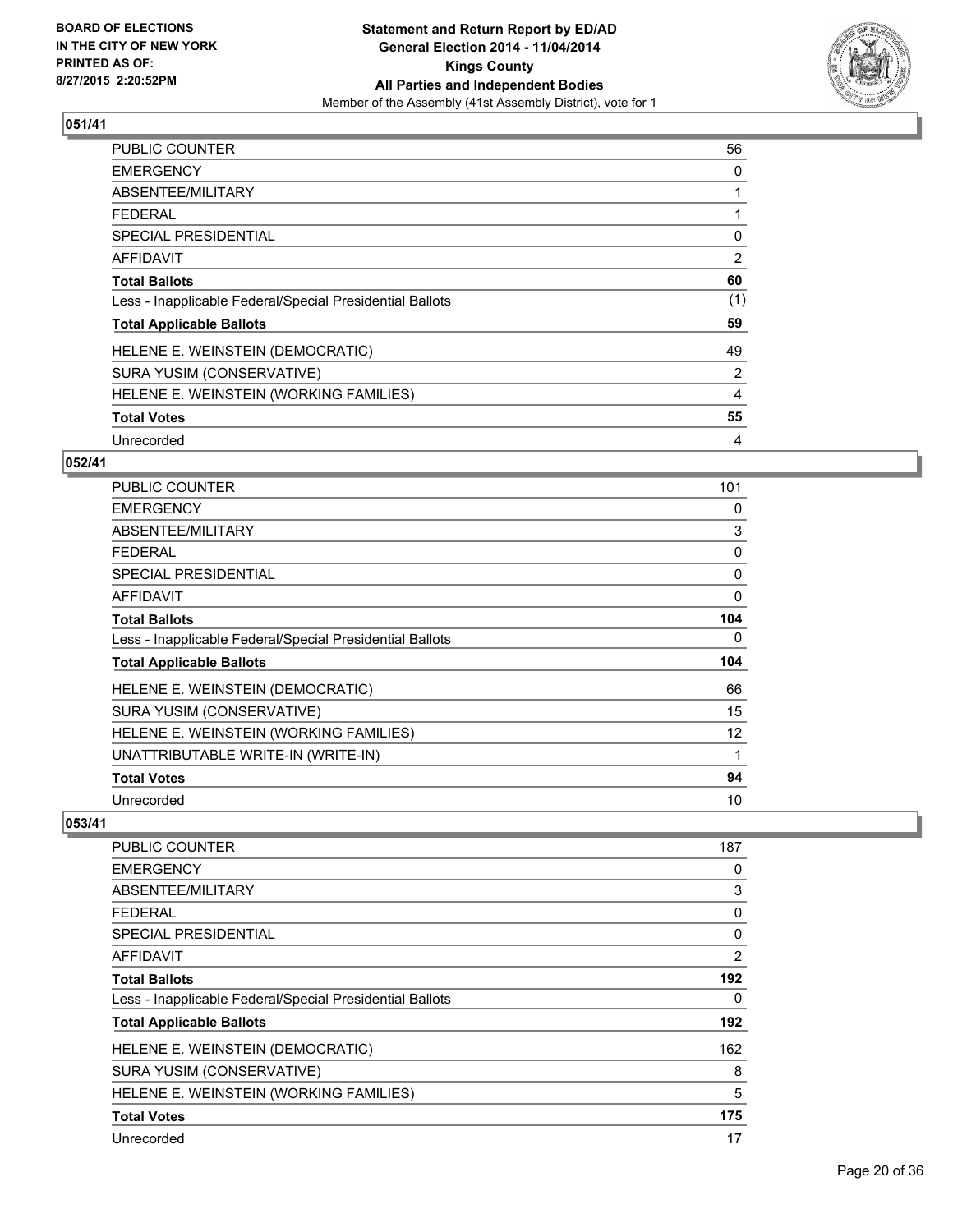

| <b>PUBLIC COUNTER</b>                                    | 206 |
|----------------------------------------------------------|-----|
| <b>EMERGENCY</b>                                         | 0   |
| ABSENTEE/MILITARY                                        | 3   |
| FFDFRAI                                                  | 1   |
| SPECIAL PRESIDENTIAL                                     | 0   |
| <b>AFFIDAVIT</b>                                         | 2   |
| <b>Total Ballots</b>                                     | 212 |
| Less - Inapplicable Federal/Special Presidential Ballots | (1) |
| <b>Total Applicable Ballots</b>                          | 211 |
| HELENE E. WEINSTEIN (DEMOCRATIC)                         | 175 |
| SURA YUSIM (CONSERVATIVE)                                | 5   |
| HELENE E. WEINSTEIN (WORKING FAMILIES)                   | 10  |
| <b>Total Votes</b>                                       | 190 |
| Unrecorded                                               | 21  |

## **055/41**

| <b>PUBLIC COUNTER</b>                                    | 243 |
|----------------------------------------------------------|-----|
| <b>EMERGENCY</b>                                         | 0   |
| ABSENTEE/MILITARY                                        | 5   |
| <b>FEDERAL</b>                                           | 3   |
| <b>SPECIAL PRESIDENTIAL</b>                              | 0   |
| AFFIDAVIT                                                | 2   |
| <b>Total Ballots</b>                                     | 253 |
| Less - Inapplicable Federal/Special Presidential Ballots | (3) |
| <b>Total Applicable Ballots</b>                          | 250 |
| HELENE E. WEINSTEIN (DEMOCRATIC)                         | 215 |
| SURA YUSIM (CONSERVATIVE)                                | 3   |
| HELENE E. WEINSTEIN (WORKING FAMILIES)                   | 12  |
| <b>Total Votes</b>                                       | 230 |
| Unrecorded                                               | 20  |

| PUBLIC COUNTER                                           | 132 |
|----------------------------------------------------------|-----|
| <b>EMERGENCY</b>                                         | 0   |
| ABSENTEE/MILITARY                                        | 2   |
| <b>FEDERAL</b>                                           | 2   |
| SPECIAL PRESIDENTIAL                                     | 0   |
| AFFIDAVIT                                                | 3   |
| <b>Total Ballots</b>                                     | 139 |
| Less - Inapplicable Federal/Special Presidential Ballots | (2) |
| <b>Total Applicable Ballots</b>                          | 137 |
| HELENE E. WEINSTEIN (DEMOCRATIC)                         | 77  |
| SURA YUSIM (CONSERVATIVE)                                | 22  |
| HELENE E. WEINSTEIN (WORKING FAMILIES)                   | 10  |
| <b>Total Votes</b>                                       | 109 |
| Unrecorded                                               | 28  |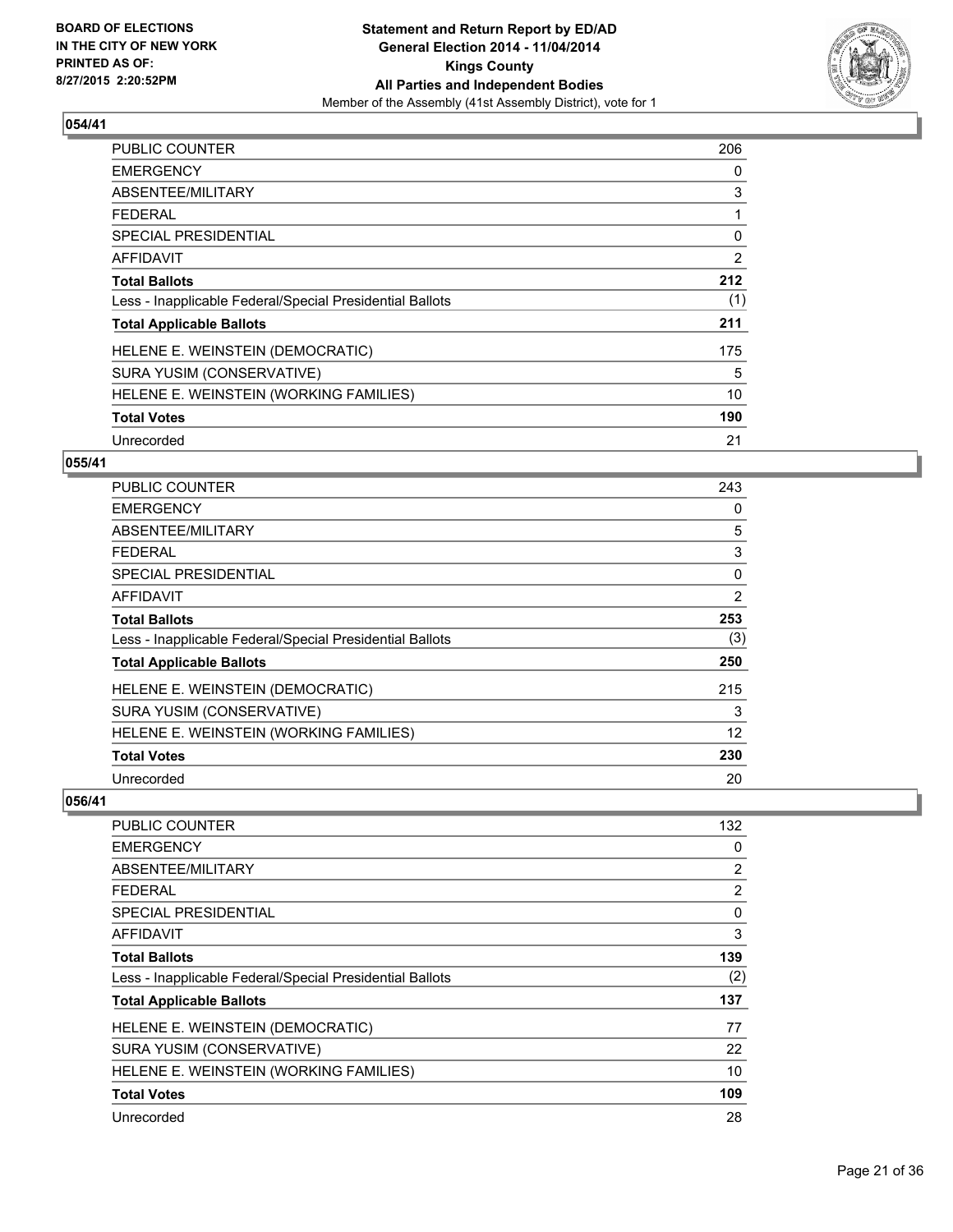

| <b>PUBLIC COUNTER</b>                                    | 133 |
|----------------------------------------------------------|-----|
| <b>EMERGENCY</b>                                         | 0   |
| ABSENTEE/MILITARY                                        | 0   |
| <b>FEDERAL</b>                                           | 0   |
| SPECIAL PRESIDENTIAL                                     | 0   |
| AFFIDAVIT                                                | 2   |
| <b>Total Ballots</b>                                     | 135 |
| Less - Inapplicable Federal/Special Presidential Ballots | 0   |
| <b>Total Applicable Ballots</b>                          | 135 |
| HELENE E. WEINSTEIN (DEMOCRATIC)                         | 94  |
| SURA YUSIM (CONSERVATIVE)                                | 26  |
| HELENE E. WEINSTEIN (WORKING FAMILIES)                   | 8   |
| <b>Total Votes</b>                                       | 128 |
| Unrecorded                                               | 7   |

# **058/41**

| <b>PUBLIC COUNTER</b>                                    | 281 |
|----------------------------------------------------------|-----|
| <b>EMERGENCY</b>                                         | 0   |
| ABSENTEE/MILITARY                                        | 3   |
| <b>FEDERAL</b>                                           | 9   |
| <b>SPECIAL PRESIDENTIAL</b>                              | 0   |
| <b>AFFIDAVIT</b>                                         | 1   |
| <b>Total Ballots</b>                                     | 294 |
| Less - Inapplicable Federal/Special Presidential Ballots | (9) |
| <b>Total Applicable Ballots</b>                          | 285 |
| HELENE E. WEINSTEIN (DEMOCRATIC)                         | 192 |
| SURA YUSIM (CONSERVATIVE)                                | 37  |
| HELENE E. WEINSTEIN (WORKING FAMILIES)                   | 34  |
| <b>Total Votes</b>                                       | 263 |
| Unrecorded                                               | 22  |

| PUBLIC COUNTER                                           | 221 |
|----------------------------------------------------------|-----|
| <b>EMERGENCY</b>                                         | 0   |
| ABSENTEE/MILITARY                                        | 7   |
| <b>FEDERAL</b>                                           | 0   |
| SPECIAL PRESIDENTIAL                                     | 0   |
| AFFIDAVIT                                                |     |
| <b>Total Ballots</b>                                     | 229 |
| Less - Inapplicable Federal/Special Presidential Ballots | 0   |
| <b>Total Applicable Ballots</b>                          | 229 |
| HELENE E. WEINSTEIN (DEMOCRATIC)                         | 143 |
| SURA YUSIM (CONSERVATIVE)                                | 43  |
| HELENE E. WEINSTEIN (WORKING FAMILIES)                   | 24  |
| <b>Total Votes</b>                                       | 210 |
| Unrecorded                                               | 19  |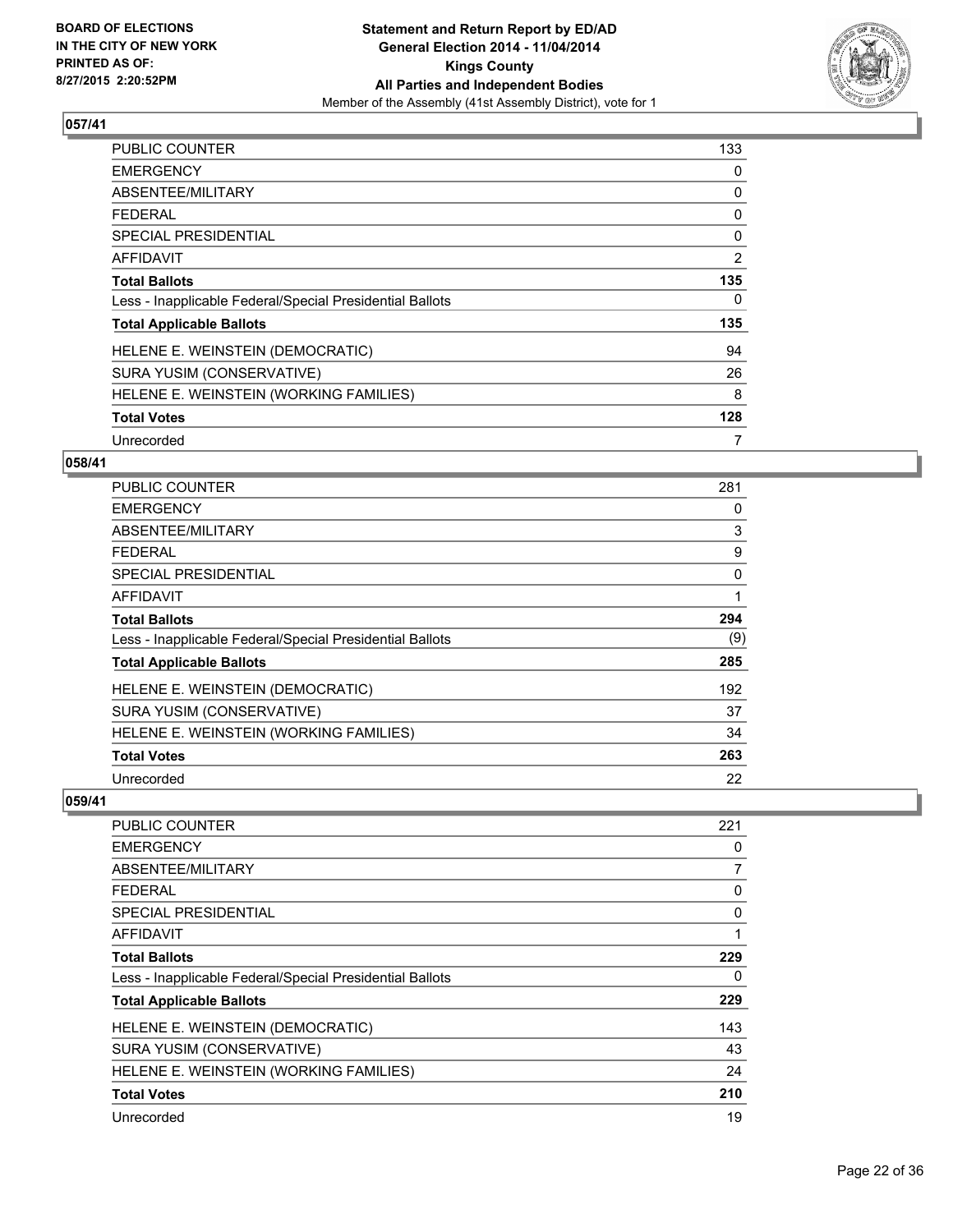

| PUBLIC COUNTER                                           | 134 |
|----------------------------------------------------------|-----|
| <b>EMERGENCY</b>                                         | 0   |
| ABSENTEE/MILITARY                                        | 11  |
| <b>FEDERAL</b>                                           | 1   |
| <b>SPECIAL PRESIDENTIAL</b>                              | 0   |
| <b>AFFIDAVIT</b>                                         | 3   |
| <b>Total Ballots</b>                                     | 149 |
| Less - Inapplicable Federal/Special Presidential Ballots | (1) |
| <b>Total Applicable Ballots</b>                          | 148 |
| HELENE E. WEINSTEIN (DEMOCRATIC)                         | 107 |
| SURA YUSIM (CONSERVATIVE)                                | 16  |
| HELENE E. WEINSTEIN (WORKING FAMILIES)                   | 14  |
| UNATTRIBUTABLE WRITE-IN (WRITE-IN)                       | 1   |
| <b>Total Votes</b>                                       | 138 |
| Unrecorded                                               | 10  |

| <b>PUBLIC COUNTER</b>                                    | 106 |
|----------------------------------------------------------|-----|
| <b>EMERGENCY</b>                                         | 0   |
| ABSENTEE/MILITARY                                        | 2   |
| <b>FEDERAL</b>                                           | 0   |
| SPECIAL PRESIDENTIAL                                     | 0   |
| AFFIDAVIT                                                | 1   |
| <b>Total Ballots</b>                                     | 109 |
| Less - Inapplicable Federal/Special Presidential Ballots | 0   |
| <b>Total Applicable Ballots</b>                          | 109 |
| HELENE E. WEINSTEIN (DEMOCRATIC)                         | 68  |
| SURA YUSIM (CONSERVATIVE)                                | 13  |
| HELENE E. WEINSTEIN (WORKING FAMILIES)                   | 11  |
| UNATTRIBUTABLE WRITE-IN (WRITE-IN)                       | 1   |
| <b>Total Votes</b>                                       | 93  |
| Unrecorded                                               | 16  |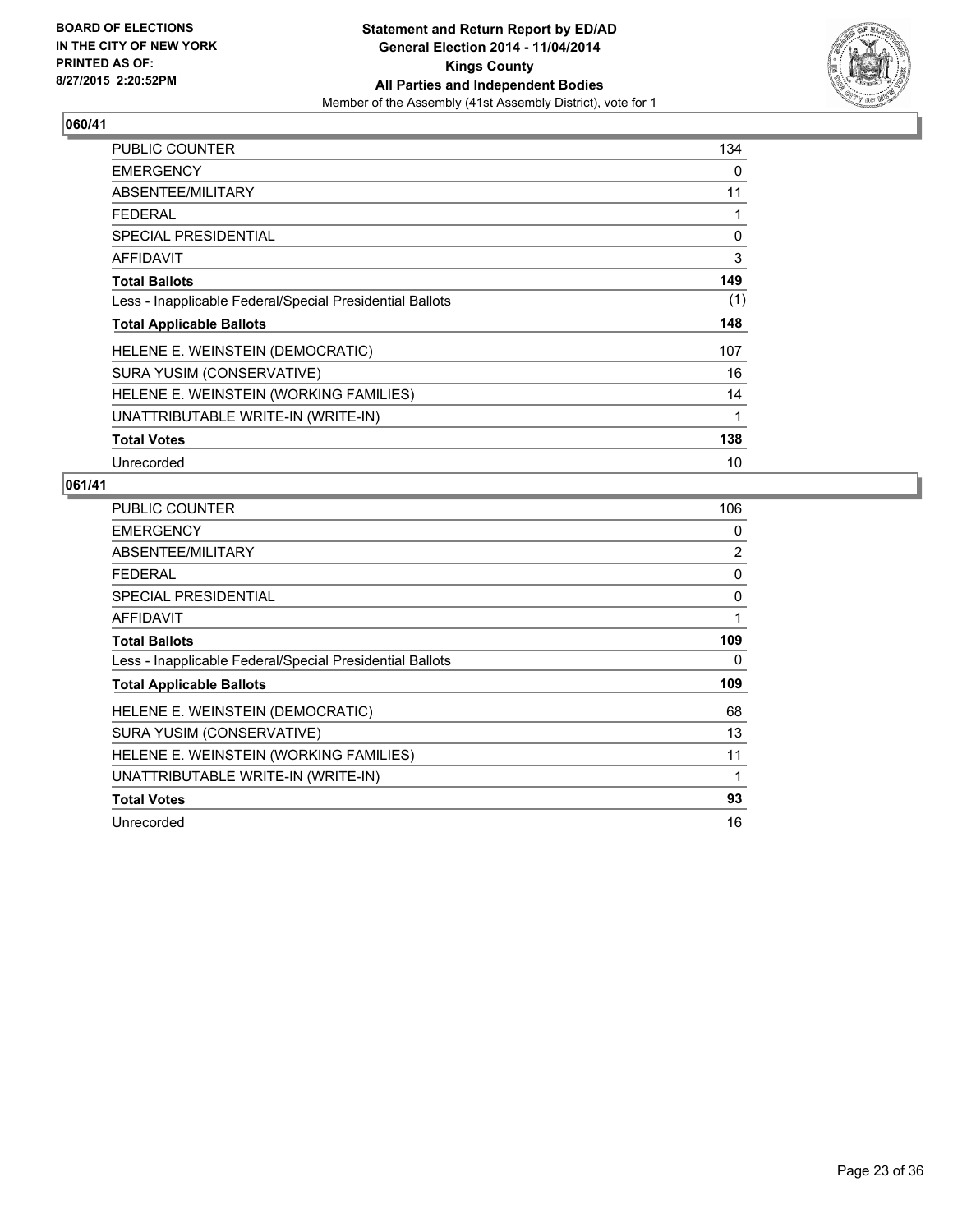

| <b>PUBLIC COUNTER</b>                                    | 129 |
|----------------------------------------------------------|-----|
| <b>EMERGENCY</b>                                         | 0   |
| ABSENTEE/MILITARY                                        | 2   |
| <b>FEDERAL</b>                                           | 0   |
| <b>SPECIAL PRESIDENTIAL</b>                              | 0   |
| <b>AFFIDAVIT</b>                                         | 1   |
| <b>Total Ballots</b>                                     | 132 |
| Less - Inapplicable Federal/Special Presidential Ballots | 0   |
| <b>Total Applicable Ballots</b>                          | 132 |
| HELENE E. WEINSTEIN (DEMOCRATIC)                         | 75  |
| SURA YUSIM (CONSERVATIVE)                                | 23  |
| HELENE E. WEINSTEIN (WORKING FAMILIES)                   | 15  |
| VERONICA GAUROSHEAK (WRITE-IN)                           | 1   |
| <b>Total Votes</b>                                       | 114 |
| Unrecorded                                               | 18  |

| <b>PUBLIC COUNTER</b>                                    | 182 |
|----------------------------------------------------------|-----|
| <b>EMERGENCY</b>                                         | 0   |
| ABSENTEE/MILITARY                                        | 7   |
| <b>FEDERAL</b>                                           | 2   |
| SPECIAL PRESIDENTIAL                                     | 0   |
| <b>AFFIDAVIT</b>                                         | 1   |
| <b>Total Ballots</b>                                     | 192 |
| Less - Inapplicable Federal/Special Presidential Ballots | (2) |
| <b>Total Applicable Ballots</b>                          | 190 |
| HELENE E. WEINSTEIN (DEMOCRATIC)                         | 129 |
| SURA YUSIM (CONSERVATIVE)                                | 29  |
| HELENE E. WEINSTEIN (WORKING FAMILIES)                   | 8   |
| UNATTRIBUTABLE WRITE-IN (WRITE-IN)                       | 1   |
| <b>Total Votes</b>                                       | 167 |
| Unrecorded                                               | 23  |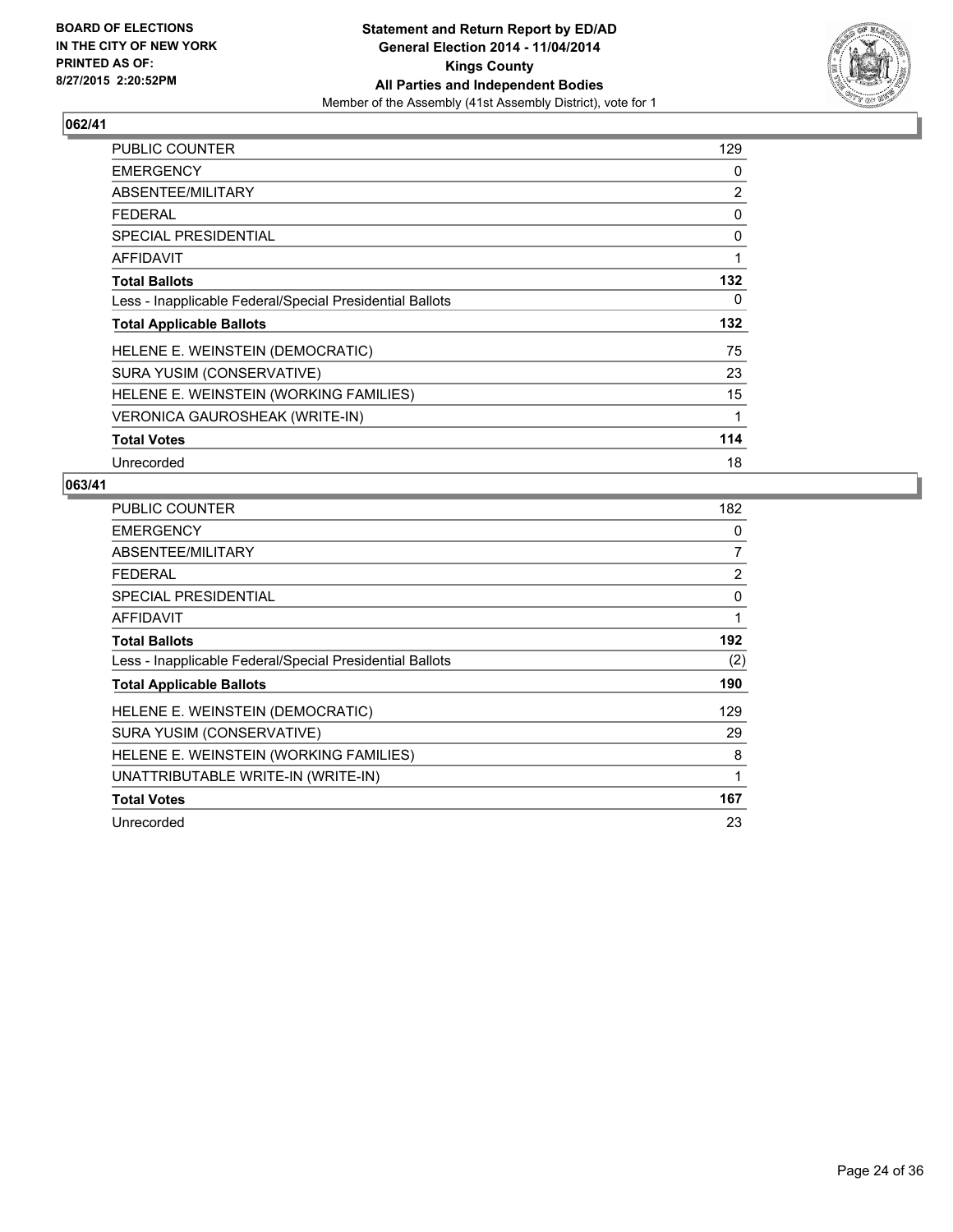

| <b>PUBLIC COUNTER</b>                                    | 350 |
|----------------------------------------------------------|-----|
| <b>EMERGENCY</b>                                         | 0   |
| ABSENTEE/MILITARY                                        | 10  |
| <b>FEDERAL</b>                                           | 1   |
| <b>SPECIAL PRESIDENTIAL</b>                              | 0   |
| AFFIDAVIT                                                | 2   |
| <b>Total Ballots</b>                                     | 363 |
| Less - Inapplicable Federal/Special Presidential Ballots | (1) |
| <b>Total Applicable Ballots</b>                          | 362 |
| HELENE E. WEINSTEIN (DEMOCRATIC)                         | 258 |
| SURA YUSIM (CONSERVATIVE)                                | 49  |
| HELENE E. WEINSTEIN (WORKING FAMILIES)                   | 30  |
| <b>Total Votes</b>                                       | 337 |
| Unrecorded                                               | 25  |

# **065/41**

| <b>PUBLIC COUNTER</b>                                    | 47       |
|----------------------------------------------------------|----------|
| <b>EMERGENCY</b>                                         | 0        |
| ABSENTEE/MILITARY                                        |          |
| <b>FEDERAL</b>                                           | 0        |
| <b>SPECIAL PRESIDENTIAL</b>                              | 0        |
| <b>AFFIDAVIT</b>                                         | 0        |
| <b>Total Ballots</b>                                     | 48       |
| Less - Inapplicable Federal/Special Presidential Ballots | $\Omega$ |
| <b>Total Applicable Ballots</b>                          | 48       |
| HELENE E. WEINSTEIN (DEMOCRATIC)                         | 38       |
| SURA YUSIM (CONSERVATIVE)                                | 4        |
| HELENE E. WEINSTEIN (WORKING FAMILIES)                   | 3        |
| <b>Total Votes</b>                                       | 45       |
| Unrecorded                                               | 3        |

| <b>PUBLIC COUNTER</b>                                    | 147 |
|----------------------------------------------------------|-----|
| <b>EMERGENCY</b>                                         | 0   |
| ABSENTEE/MILITARY                                        | 3   |
| <b>FEDERAL</b>                                           | 0   |
| SPECIAL PRESIDENTIAL                                     | 0   |
| AFFIDAVIT                                                | 2   |
| <b>Total Ballots</b>                                     | 152 |
| Less - Inapplicable Federal/Special Presidential Ballots | 0   |
| <b>Total Applicable Ballots</b>                          | 152 |
| HELENE E. WEINSTEIN (DEMOCRATIC)                         | 134 |
| SURA YUSIM (CONSERVATIVE)                                | 4   |
| HELENE E. WEINSTEIN (WORKING FAMILIES)                   | 4   |
| <b>Total Votes</b>                                       | 142 |
| Unrecorded                                               | 10  |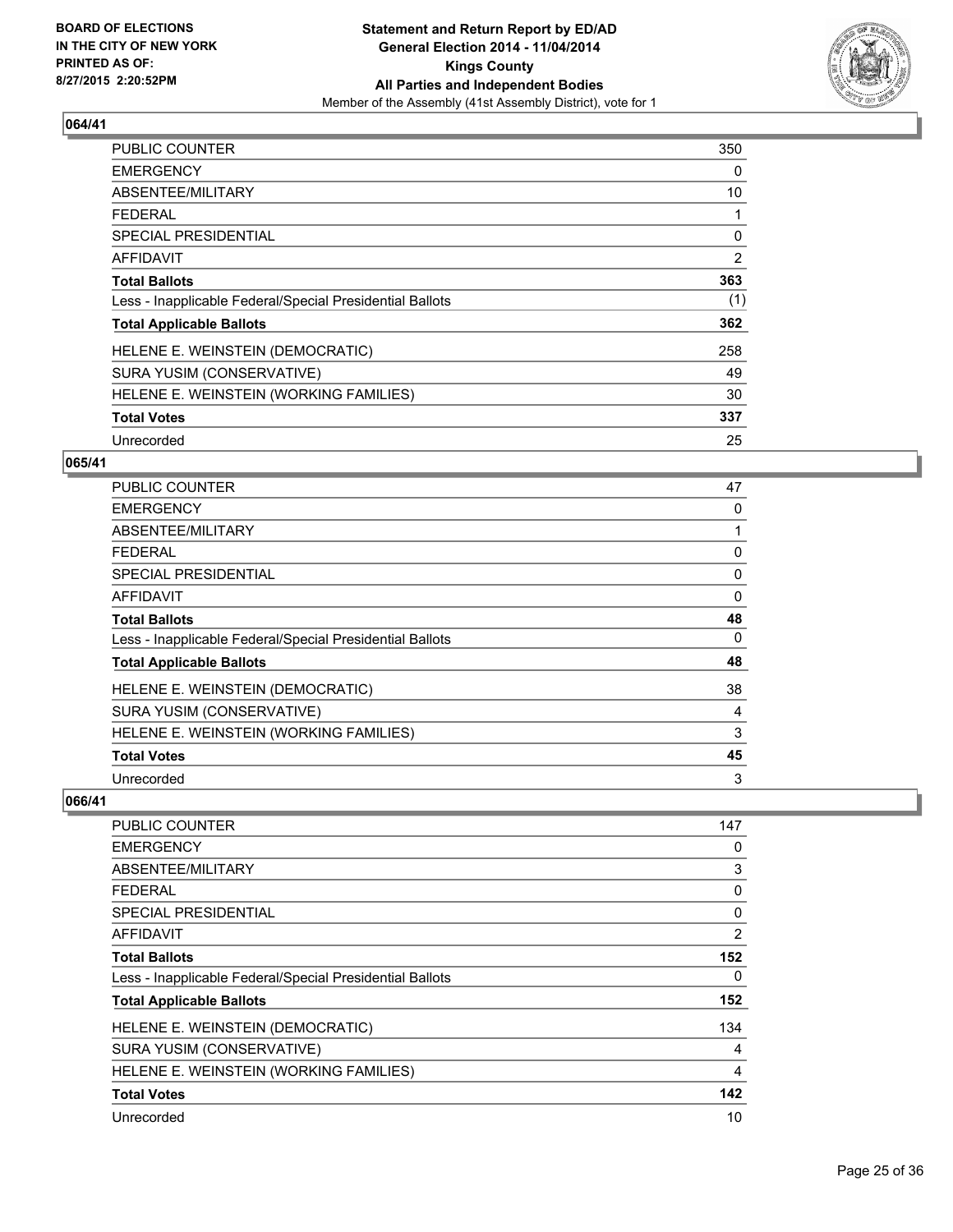

| <b>PUBLIC COUNTER</b>                                    | 131 |
|----------------------------------------------------------|-----|
| <b>EMERGENCY</b>                                         | 0   |
| ABSENTEE/MILITARY                                        | 2   |
| <b>FEDERAL</b>                                           | 1   |
| SPECIAL PRESIDENTIAL                                     | 0   |
| AFFIDAVIT                                                | 0   |
| <b>Total Ballots</b>                                     | 134 |
| Less - Inapplicable Federal/Special Presidential Ballots | (1) |
| <b>Total Applicable Ballots</b>                          | 133 |
| HELENE E. WEINSTEIN (DEMOCRATIC)                         | 112 |
| SURA YUSIM (CONSERVATIVE)                                | 4   |
| HELENE E. WEINSTEIN (WORKING FAMILIES)                   | 2   |
| <b>Total Votes</b>                                       | 118 |
| Unrecorded                                               | 15  |

# **068/41**

| PUBLIC COUNTER                                           | 152 |
|----------------------------------------------------------|-----|
| <b>EMERGENCY</b>                                         | 0   |
| ABSENTEE/MILITARY                                        | 4   |
| <b>FEDERAL</b>                                           | 0   |
| <b>SPECIAL PRESIDENTIAL</b>                              | 0   |
| AFFIDAVIT                                                | 6   |
| <b>Total Ballots</b>                                     | 162 |
| Less - Inapplicable Federal/Special Presidential Ballots | 0   |
| <b>Total Applicable Ballots</b>                          | 162 |
| HELENE E. WEINSTEIN (DEMOCRATIC)                         | 120 |
| SURA YUSIM (CONSERVATIVE)                                | 9   |
| HELENE E. WEINSTEIN (WORKING FAMILIES)                   | 13  |
| <b>Total Votes</b>                                       | 142 |
| Unrecorded                                               | 20  |

| <b>PUBLIC COUNTER</b>                                    | 137 |
|----------------------------------------------------------|-----|
| <b>EMERGENCY</b>                                         | 0   |
| ABSENTEE/MILITARY                                        | 0   |
| <b>FEDERAL</b>                                           | 0   |
| SPECIAL PRESIDENTIAL                                     | 0   |
| AFFIDAVIT                                                | 3   |
| <b>Total Ballots</b>                                     | 140 |
| Less - Inapplicable Federal/Special Presidential Ballots | 0   |
| <b>Total Applicable Ballots</b>                          | 140 |
| HELENE E. WEINSTEIN (DEMOCRATIC)                         | 115 |
| SURA YUSIM (CONSERVATIVE)                                |     |
| HELENE E. WEINSTEIN (WORKING FAMILIES)                   | 5   |
| <b>Total Votes</b>                                       | 121 |
| Unrecorded                                               | 19  |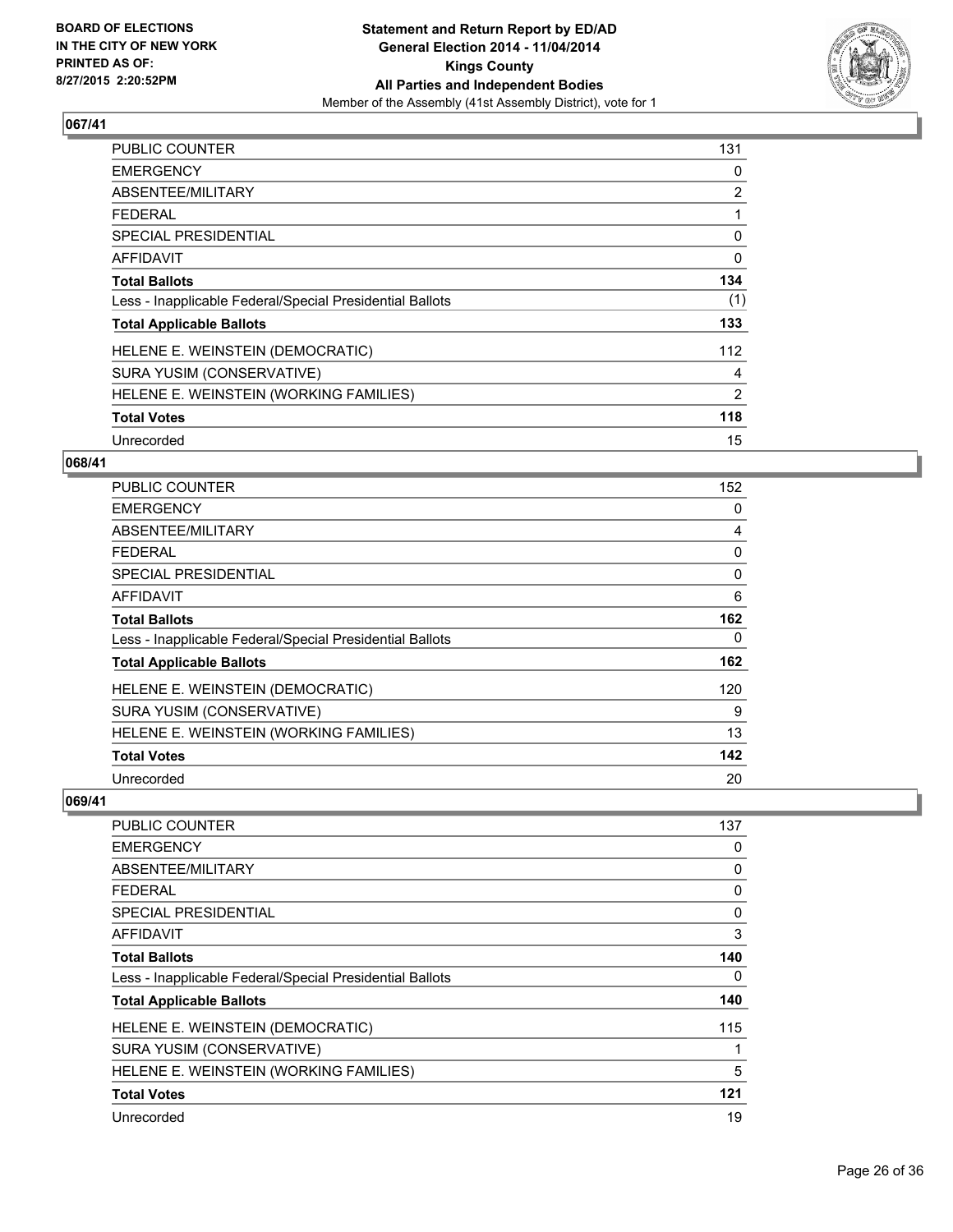

| <b>PUBLIC COUNTER</b>                                    | 196 |
|----------------------------------------------------------|-----|
| <b>EMERGENCY</b>                                         | 0   |
| ABSENTEE/MILITARY                                        | 4   |
| <b>FEDERAL</b>                                           | 2   |
| SPECIAL PRESIDENTIAL                                     | 0   |
| <b>AFFIDAVIT</b>                                         | 1   |
| <b>Total Ballots</b>                                     | 203 |
| Less - Inapplicable Federal/Special Presidential Ballots | (2) |
| <b>Total Applicable Ballots</b>                          | 201 |
| HELENE E. WEINSTEIN (DEMOCRATIC)                         | 121 |
| SURA YUSIM (CONSERVATIVE)                                | 38  |
| HELENE E. WEINSTEIN (WORKING FAMILIES)                   | 17  |
| <b>Total Votes</b>                                       | 176 |
| Unrecorded                                               | 25  |

# **071/41**

| <b>PUBLIC COUNTER</b>                                    | 243 |
|----------------------------------------------------------|-----|
| <b>EMERGENCY</b>                                         | 0   |
| ABSENTEE/MILITARY                                        | 14  |
| <b>FEDERAL</b>                                           | 0   |
| <b>SPECIAL PRESIDENTIAL</b>                              | 0   |
| AFFIDAVIT                                                | 2   |
| <b>Total Ballots</b>                                     | 259 |
| Less - Inapplicable Federal/Special Presidential Ballots | 0   |
| <b>Total Applicable Ballots</b>                          | 259 |
| HELENE E. WEINSTEIN (DEMOCRATIC)                         | 155 |
| SURA YUSIM (CONSERVATIVE)                                | 43  |
| HELENE E. WEINSTEIN (WORKING FAMILIES)                   | 22  |
| <b>WILLIAM COLTON (WRITE-IN)</b>                         | 1   |
| <b>Total Votes</b>                                       | 221 |
| Unrecorded                                               | 38  |

| <b>PUBLIC COUNTER</b>                                    | 195 |
|----------------------------------------------------------|-----|
| <b>EMERGENCY</b>                                         | 0   |
| ABSENTEE/MILITARY                                        | 7   |
| <b>FEDERAL</b>                                           | 0   |
| SPECIAL PRESIDENTIAL                                     | 0   |
| AFFIDAVIT                                                | 2   |
| <b>Total Ballots</b>                                     | 204 |
| Less - Inapplicable Federal/Special Presidential Ballots | 0   |
| <b>Total Applicable Ballots</b>                          | 204 |
| HELENE E. WEINSTEIN (DEMOCRATIC)                         | 133 |
| SURA YUSIM (CONSERVATIVE)                                | 35  |
| HELENE E. WEINSTEIN (WORKING FAMILIES)                   | 21  |
| <b>Total Votes</b>                                       | 189 |
| Unrecorded                                               | 15  |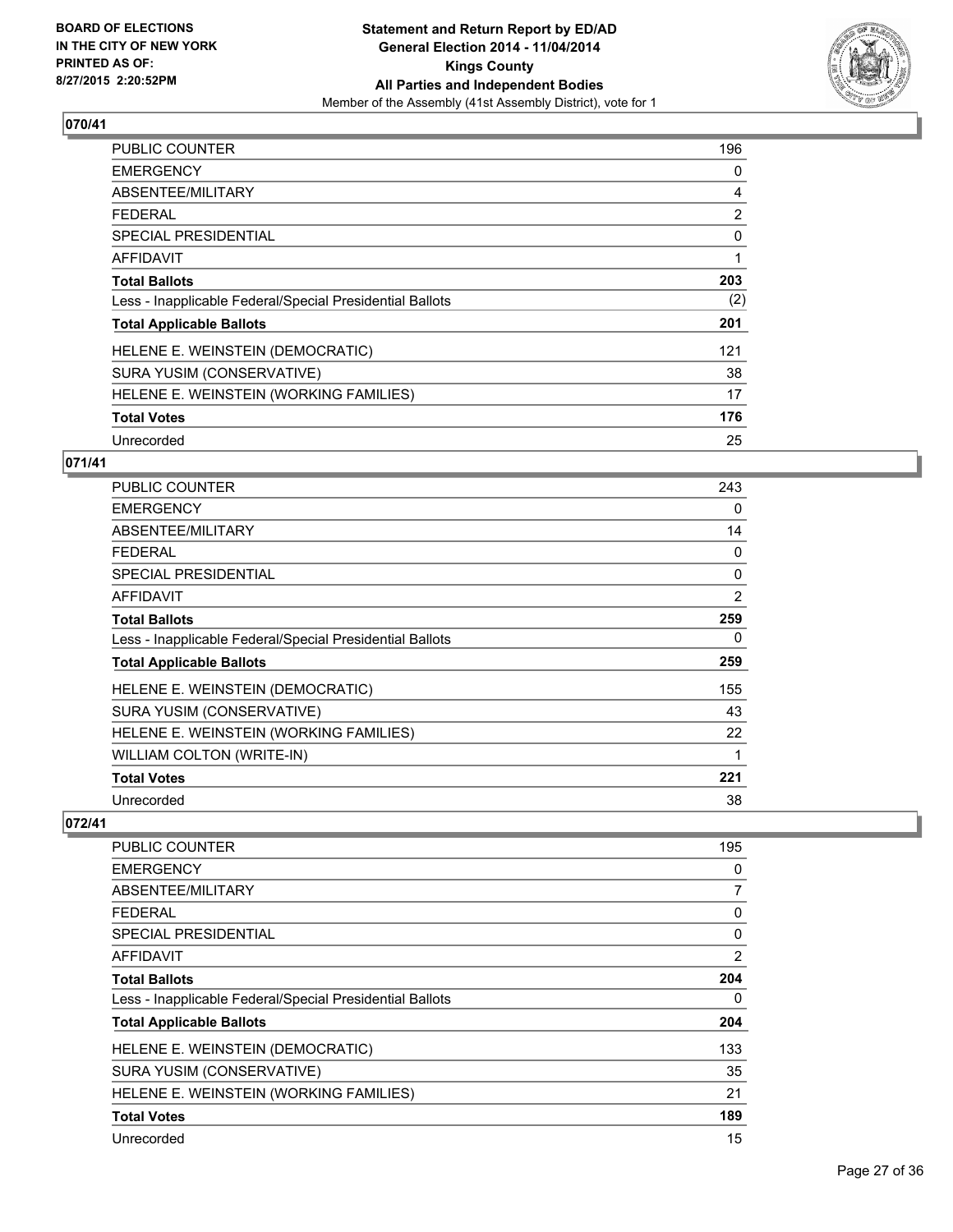

| <b>PUBLIC COUNTER</b>                                    | 252 |
|----------------------------------------------------------|-----|
| <b>EMERGENCY</b>                                         | 0   |
| ABSENTEE/MILITARY                                        | 7   |
| <b>FEDERAL</b>                                           | 1   |
| <b>SPECIAL PRESIDENTIAL</b>                              | 0   |
| <b>AFFIDAVIT</b>                                         | 5   |
| <b>Total Ballots</b>                                     | 265 |
| Less - Inapplicable Federal/Special Presidential Ballots | (1) |
| <b>Total Applicable Ballots</b>                          | 264 |
| HELENE E. WEINSTEIN (DEMOCRATIC)                         | 191 |
| SURA YUSIM (CONSERVATIVE)                                | 28  |
| HELENE E. WEINSTEIN (WORKING FAMILIES)                   | 19  |
| <b>Total Votes</b>                                       | 238 |
| Unrecorded                                               | 26  |

# **074/41**

| <b>PUBLIC COUNTER</b>                                    | 197            |
|----------------------------------------------------------|----------------|
| <b>EMERGENCY</b>                                         | 0              |
| ABSENTEE/MILITARY                                        | 8              |
| <b>FEDERAL</b>                                           | 0              |
| <b>SPECIAL PRESIDENTIAL</b>                              | 0              |
| AFFIDAVIT                                                | $\overline{2}$ |
| <b>Total Ballots</b>                                     | 207            |
| Less - Inapplicable Federal/Special Presidential Ballots | 0              |
| <b>Total Applicable Ballots</b>                          | 207            |
| HELENE E. WEINSTEIN (DEMOCRATIC)                         | 144            |
| SURA YUSIM (CONSERVATIVE)                                | 23             |
| HELENE E. WEINSTEIN (WORKING FAMILIES)                   | 13             |
| <b>Total Votes</b>                                       | 180            |
| Unrecorded                                               | 27             |

| <b>PUBLIC COUNTER</b>                                    | 157 |
|----------------------------------------------------------|-----|
| <b>EMERGENCY</b>                                         | 0   |
| ABSENTEE/MILITARY                                        | 3   |
| FEDERAL                                                  | 0   |
| <b>SPECIAL PRESIDENTIAL</b>                              | 0   |
| <b>AFFIDAVIT</b>                                         | 0   |
| <b>Total Ballots</b>                                     | 160 |
| Less - Inapplicable Federal/Special Presidential Ballots | 0   |
| <b>Total Applicable Ballots</b>                          | 160 |
| HELENE E. WEINSTEIN (DEMOCRATIC)                         | 105 |
| SURA YUSIM (CONSERVATIVE)                                | 27  |
| HELENE E. WEINSTEIN (WORKING FAMILIES)                   | 9   |
| PETER WONG (WRITE-IN)                                    | 1   |
| <b>Total Votes</b>                                       | 142 |
| Unrecorded                                               | 18  |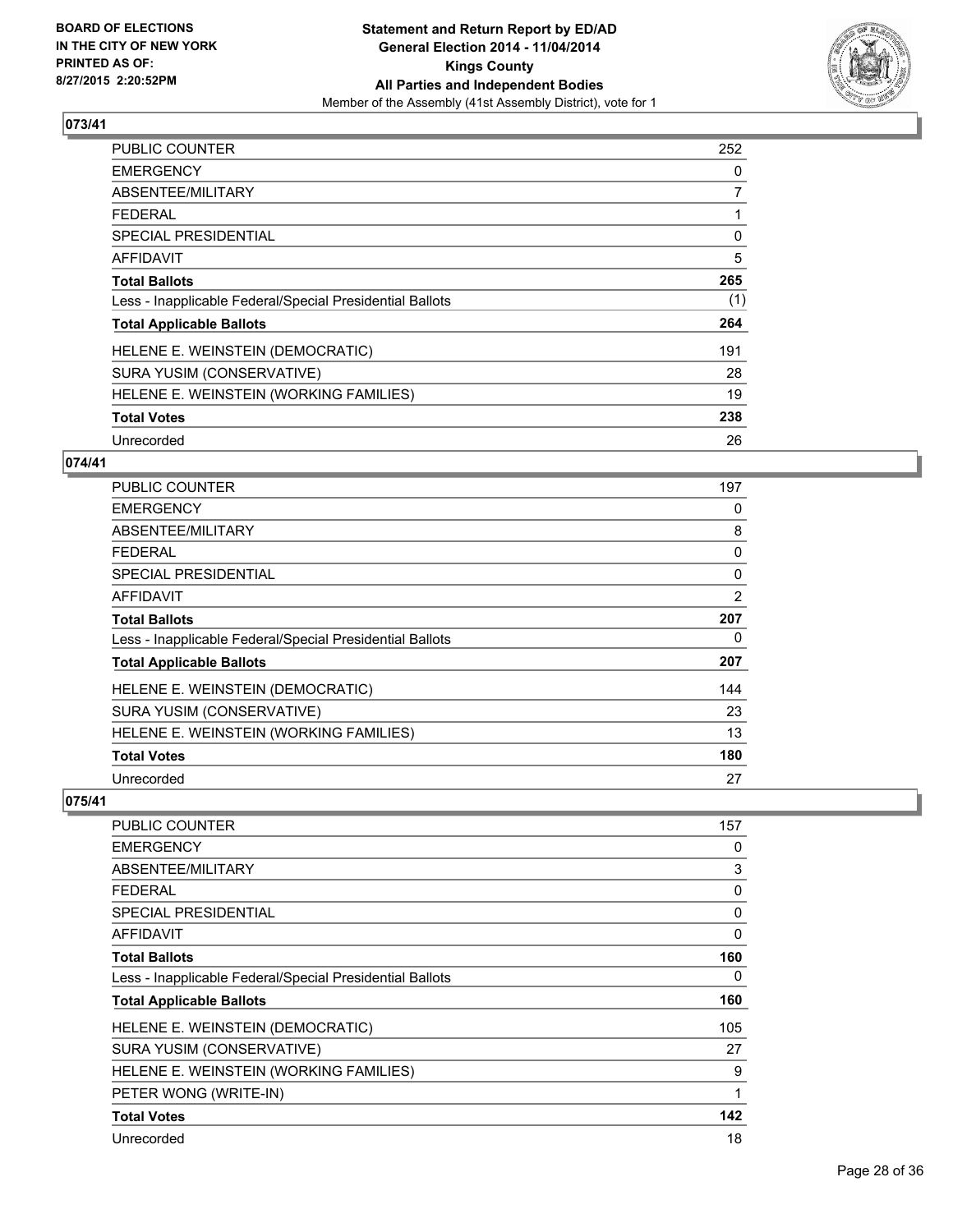

| <b>PUBLIC COUNTER</b>                                    | 156 |
|----------------------------------------------------------|-----|
| <b>EMERGENCY</b>                                         | 0   |
| ABSENTEE/MILITARY                                        | 4   |
| FEDERAL                                                  | 2   |
| SPECIAL PRESIDENTIAL                                     | 0   |
| <b>AFFIDAVIT</b>                                         | 1   |
| <b>Total Ballots</b>                                     | 163 |
| Less - Inapplicable Federal/Special Presidential Ballots | (2) |
| <b>Total Applicable Ballots</b>                          | 161 |
| HELENE E. WEINSTEIN (DEMOCRATIC)                         | 101 |
| SURA YUSIM (CONSERVATIVE)                                | 25  |
| HELENE E. WEINSTEIN (WORKING FAMILIES)                   | 16  |
| <b>Total Votes</b>                                       | 142 |
| Unrecorded                                               | 19  |

## **077/41**

| <b>PUBLIC COUNTER</b>                                    | 136 |
|----------------------------------------------------------|-----|
| <b>EMERGENCY</b>                                         | 0   |
| ABSENTEE/MILITARY                                        | 7   |
| <b>FEDERAL</b>                                           | 0   |
| <b>SPECIAL PRESIDENTIAL</b>                              | 0   |
| AFFIDAVIT                                                | 0   |
| Total Ballots                                            | 143 |
| Less - Inapplicable Federal/Special Presidential Ballots | 0   |
| <b>Total Applicable Ballots</b>                          | 143 |
| HELENE E. WEINSTEIN (DEMOCRATIC)                         | 95  |
| SURA YUSIM (CONSERVATIVE)                                | 16  |
| HELENE E. WEINSTEIN (WORKING FAMILIES)                   | 13  |
| <b>Total Votes</b>                                       | 124 |
| Unrecorded                                               | 19  |

| 111 |
|-----|
| 0   |
| 4   |
|     |
| 0   |
| 0   |
| 116 |
| (1) |
| 115 |
| 62  |
| 25  |
| 10  |
| 97  |
| 18  |
|     |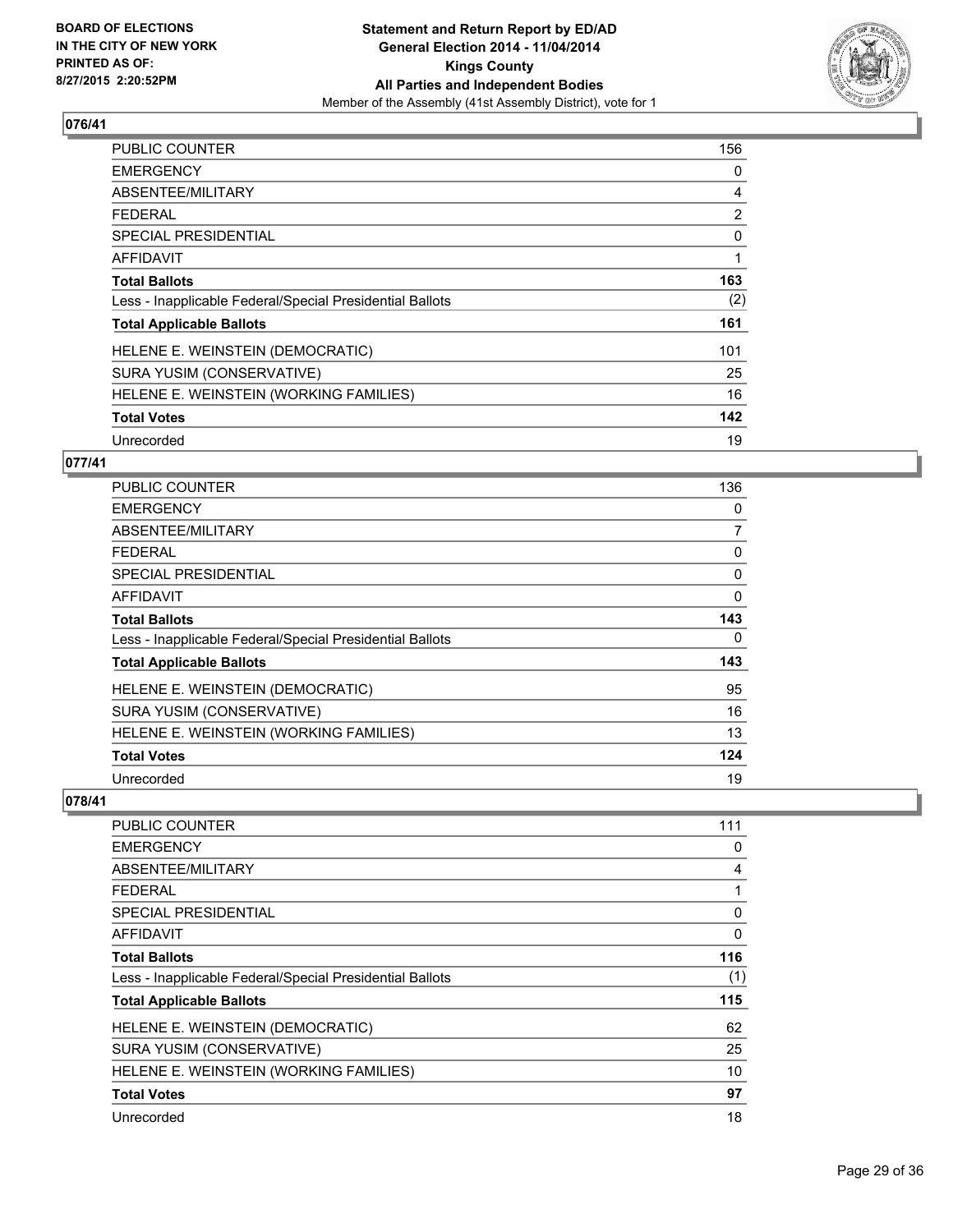

| <b>PUBLIC COUNTER</b>                                    | 175 |
|----------------------------------------------------------|-----|
| <b>EMERGENCY</b>                                         | 0   |
| ABSENTEE/MILITARY                                        | 7   |
| <b>FEDERAL</b>                                           | 0   |
| <b>SPECIAL PRESIDENTIAL</b>                              | 0   |
| AFFIDAVIT                                                | 1   |
| <b>Total Ballots</b>                                     | 183 |
| Less - Inapplicable Federal/Special Presidential Ballots | 0   |
| <b>Total Applicable Ballots</b>                          | 183 |
| HELENE E. WEINSTEIN (DEMOCRATIC)                         | 101 |
| SURA YUSIM (CONSERVATIVE)                                | 37  |
| HELENE E. WEINSTEIN (WORKING FAMILIES)                   | 14  |
| BEN AKSELROD (WRITE-IN)                                  | 2   |
| <b>Total Votes</b>                                       | 154 |
| Unrecorded                                               | 29  |

| PUBLIC COUNTER                                           | 22 |
|----------------------------------------------------------|----|
| <b>EMERGENCY</b>                                         | 0  |
| ABSENTEE/MILITARY                                        | 2  |
| FEDERAL                                                  | 0  |
| <b>SPECIAL PRESIDENTIAL</b>                              | 0  |
| AFFIDAVIT                                                | 0  |
| <b>Total Ballots</b>                                     | 24 |
| Less - Inapplicable Federal/Special Presidential Ballots | 0  |
| <b>Total Applicable Ballots</b>                          | 24 |
| HELENE E. WEINSTEIN (DEMOCRATIC)                         | 11 |
| SURA YUSIM (CONSERVATIVE)                                | 3  |
| HELENE E. WEINSTEIN (WORKING FAMILIES)                   | 1  |
| <b>Total Votes</b>                                       | 15 |
| Unrecorded                                               | 9  |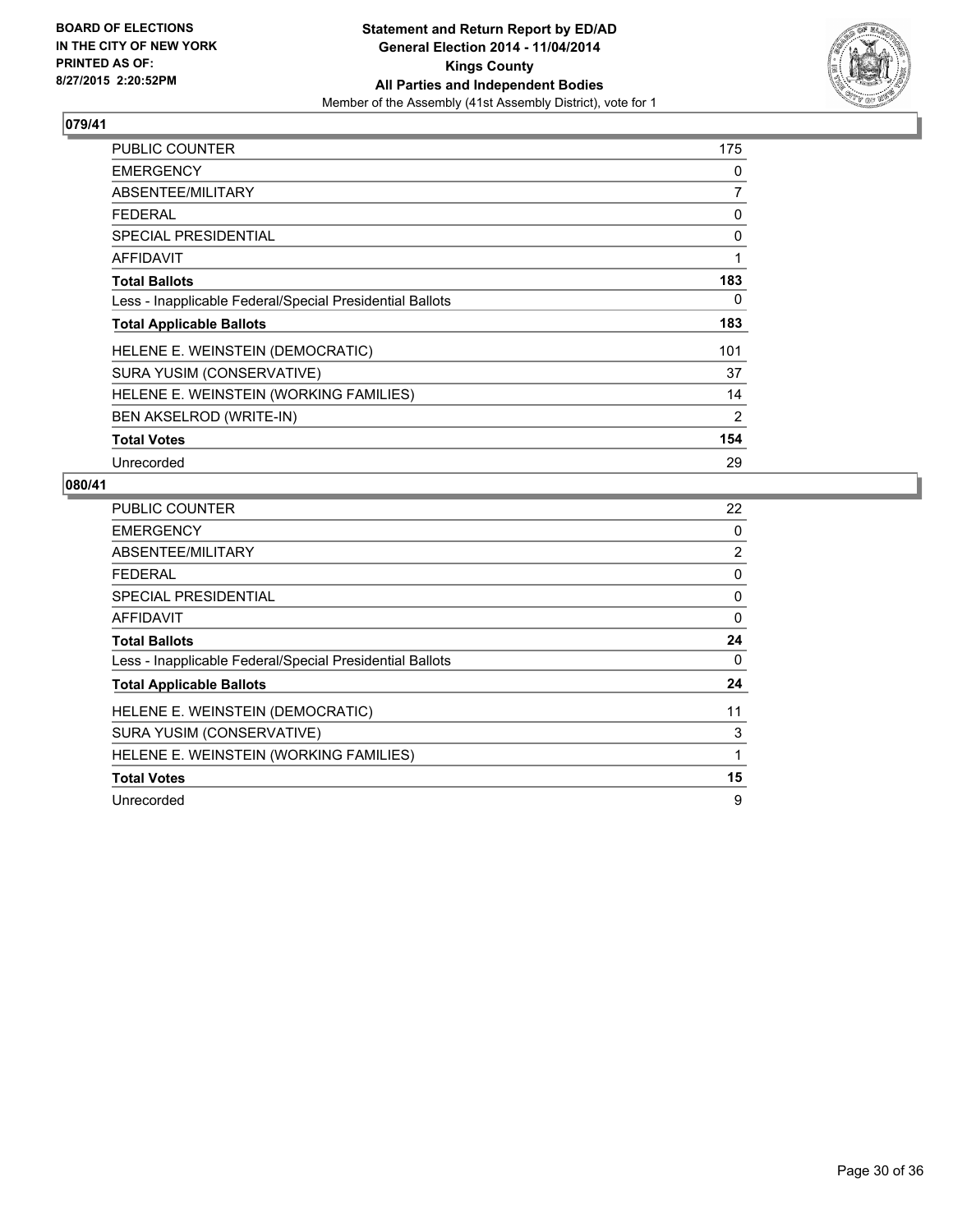

| <b>PUBLIC COUNTER</b>                                    | 241 |
|----------------------------------------------------------|-----|
| <b>EMERGENCY</b>                                         | 0   |
| ABSENTEE/MILITARY                                        | 4   |
| <b>FEDERAL</b>                                           | 2   |
| <b>SPECIAL PRESIDENTIAL</b>                              | 0   |
| AFFIDAVIT                                                | 1   |
| <b>Total Ballots</b>                                     | 248 |
| Less - Inapplicable Federal/Special Presidential Ballots | (2) |
| <b>Total Applicable Ballots</b>                          | 246 |
| HELENE E. WEINSTEIN (DEMOCRATIC)                         | 131 |
| SURA YUSIM (CONSERVATIVE)                                | 27  |
| HELENE E. WEINSTEIN (WORKING FAMILIES)                   | 19  |
| DON BUTTERFIELD (WRITE-IN)                               | 1   |
| <b>Total Votes</b>                                       | 178 |
| Unrecorded                                               | 68  |

| <b>PUBLIC COUNTER</b>                                    | 215 |
|----------------------------------------------------------|-----|
| <b>EMERGENCY</b>                                         | 0   |
| ABSENTEE/MILITARY                                        | 6   |
| <b>FEDERAL</b>                                           | 0   |
| <b>SPECIAL PRESIDENTIAL</b>                              | 0   |
| <b>AFFIDAVIT</b>                                         | 0   |
| <b>Total Ballots</b>                                     | 221 |
| Less - Inapplicable Federal/Special Presidential Ballots | 0   |
| <b>Total Applicable Ballots</b>                          | 221 |
| HELENE E. WEINSTEIN (DEMOCRATIC)                         | 113 |
| SURA YUSIM (CONSERVATIVE)                                | 40  |
| HELENE E. WEINSTEIN (WORKING FAMILIES)                   | 25  |
| ASESE ROD (WRITE-IN)                                     | 1   |
| BOB ACSELROD (WRITE-IN)                                  | 1   |
| EVE EISIG (WRITE-IN)                                     | 2   |
| <b>Total Votes</b>                                       | 182 |
| Unrecorded                                               | 39  |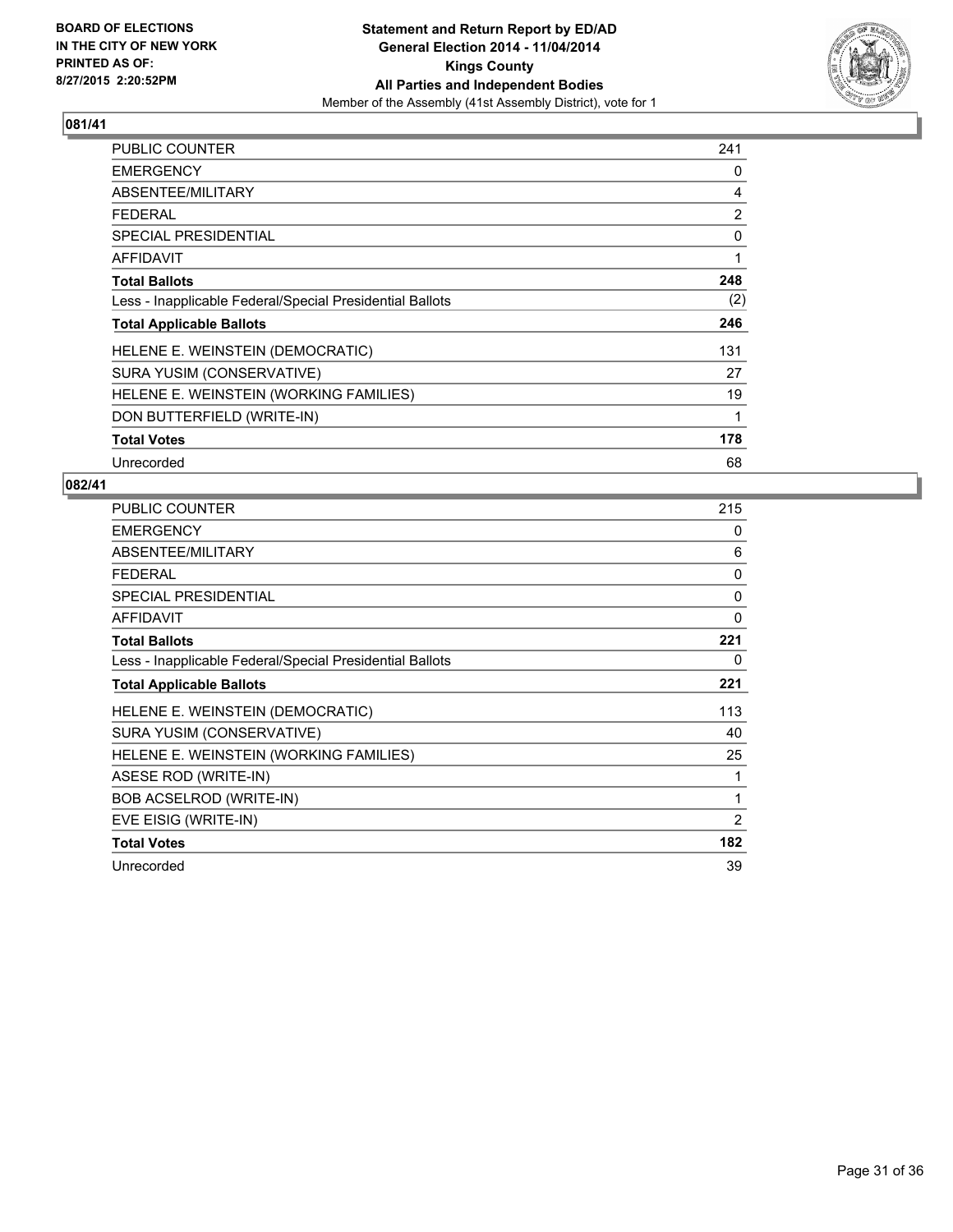

| <b>PUBLIC COUNTER</b>                                    | 215 |
|----------------------------------------------------------|-----|
| <b>EMERGENCY</b>                                         | 0   |
| ABSENTEE/MILITARY                                        | 4   |
| <b>FEDERAL</b>                                           | 0   |
| SPECIAL PRESIDENTIAL                                     | 0   |
| <b>AFFIDAVIT</b>                                         | 0   |
| <b>Total Ballots</b>                                     | 219 |
| Less - Inapplicable Federal/Special Presidential Ballots | 0   |
| <b>Total Applicable Ballots</b>                          | 219 |
| HELENE E. WEINSTEIN (DEMOCRATIC)                         | 146 |
| SURA YUSIM (CONSERVATIVE)                                | 21  |
| HELENE E. WEINSTEIN (WORKING FAMILIES)                   | 16  |
| <b>Total Votes</b>                                       | 183 |
| Unrecorded                                               | 36  |

## **084/41**

| <b>PUBLIC COUNTER</b>                                    | 308 |
|----------------------------------------------------------|-----|
| <b>EMERGENCY</b>                                         | 0   |
| ABSENTEE/MILITARY                                        | 5   |
| <b>FEDERAL</b>                                           |     |
| <b>SPECIAL PRESIDENTIAL</b>                              | 0   |
| AFFIDAVIT                                                | 1   |
| Total Ballots                                            | 315 |
| Less - Inapplicable Federal/Special Presidential Ballots | (1) |
| <b>Total Applicable Ballots</b>                          | 314 |
| HELENE E. WEINSTEIN (DEMOCRATIC)                         | 190 |
| SURA YUSIM (CONSERVATIVE)                                | 65  |
| HELENE E. WEINSTEIN (WORKING FAMILIES)                   | 17  |
| <b>Total Votes</b>                                       | 272 |
| Unrecorded                                               | 42  |

| <b>PUBLIC COUNTER</b>                                    | 125 |
|----------------------------------------------------------|-----|
| <b>EMERGENCY</b>                                         | 0   |
| ABSENTEE/MILITARY                                        | 4   |
| <b>FEDERAL</b>                                           | 0   |
| SPECIAL PRESIDENTIAL                                     | 0   |
| AFFIDAVIT                                                | 1   |
| <b>Total Ballots</b>                                     | 130 |
| Less - Inapplicable Federal/Special Presidential Ballots | 0   |
| <b>Total Applicable Ballots</b>                          | 130 |
| HELENE E. WEINSTEIN (DEMOCRATIC)                         | 96  |
| SURA YUSIM (CONSERVATIVE)                                | 11  |
| HELENE E. WEINSTEIN (WORKING FAMILIES)                   | 10  |
| <b>Total Votes</b>                                       | 117 |
| Unrecorded                                               | 13  |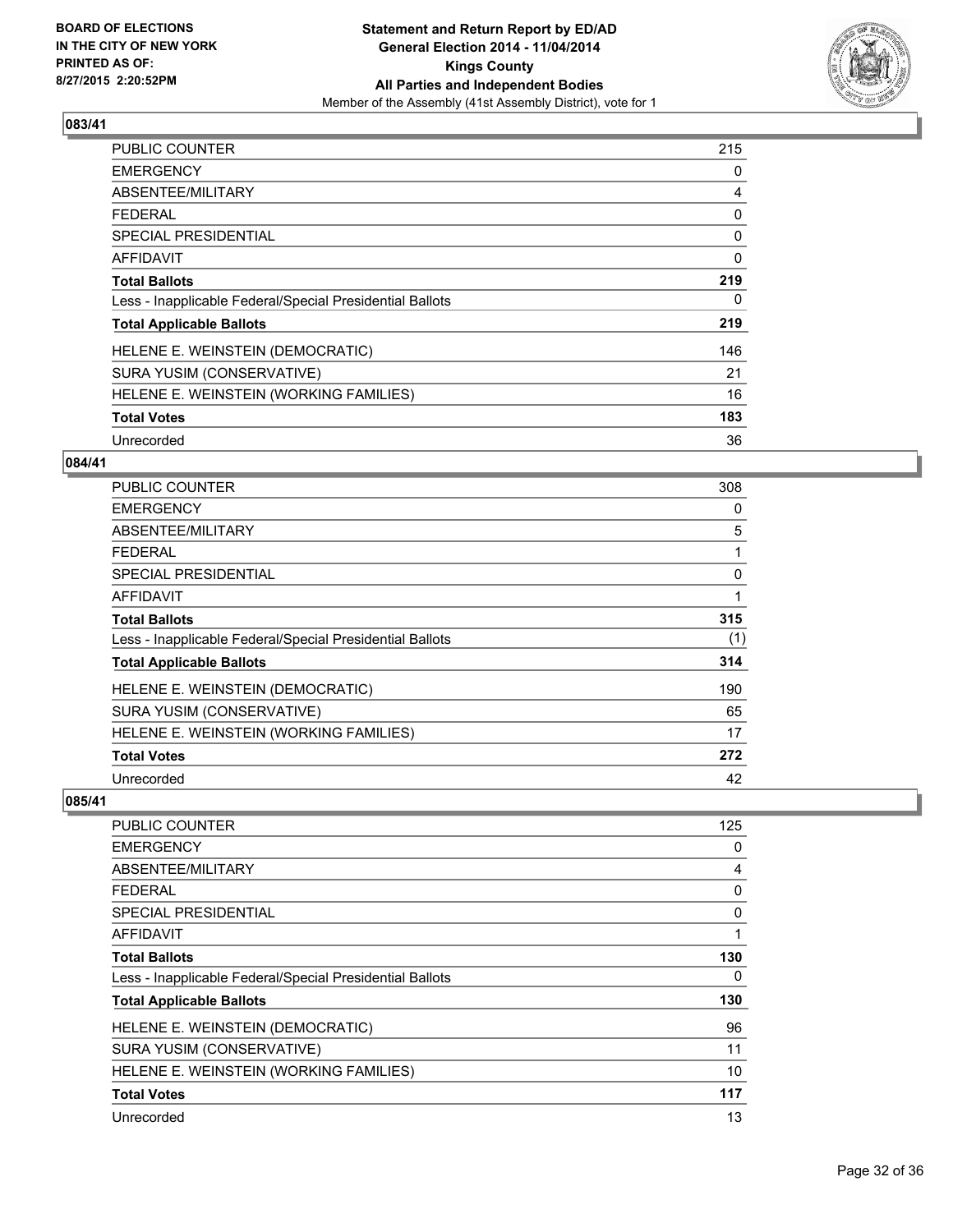

| PUBLIC COUNTER                                           | 17  |
|----------------------------------------------------------|-----|
| <b>EMERGENCY</b>                                         | 0   |
| ABSENTEE/MILITARY                                        | 1   |
| <b>FEDERAL</b>                                           |     |
| <b>SPECIAL PRESIDENTIAL</b>                              | 0   |
| AFFIDAVIT                                                | 0   |
| <b>Total Ballots</b>                                     | 19  |
| Less - Inapplicable Federal/Special Presidential Ballots | (1) |
| <b>Total Applicable Ballots</b>                          | 18  |
| HELENE E. WEINSTEIN (DEMOCRATIC)                         | 13  |
| SURA YUSIM (CONSERVATIVE)                                | 3   |
| HELENE E. WEINSTEIN (WORKING FAMILIES)                   | 0   |
| <b>Total Votes</b>                                       | 16  |
| Unrecorded                                               | 2   |

# **087/41**

| <b>PUBLIC COUNTER</b>                                    | 137 |
|----------------------------------------------------------|-----|
| <b>EMERGENCY</b>                                         | 0   |
| ABSENTEE/MILITARY                                        | 4   |
| <b>FEDERAL</b>                                           |     |
| <b>SPECIAL PRESIDENTIAL</b>                              | 0   |
| AFFIDAVIT                                                | 3   |
| <b>Total Ballots</b>                                     | 145 |
| Less - Inapplicable Federal/Special Presidential Ballots | (1) |
| <b>Total Applicable Ballots</b>                          | 144 |
| HELENE E. WEINSTEIN (DEMOCRATIC)                         | 86  |
| SURA YUSIM (CONSERVATIVE)                                | 24  |
| HELENE E. WEINSTEIN (WORKING FAMILIES)                   | 17  |
| BEN AKSELROD (WRITE-IN)                                  | 1   |
| <b>Total Votes</b>                                       | 128 |
| Unrecorded                                               | 16  |

| <b>PUBLIC COUNTER</b>                                    | 155 |
|----------------------------------------------------------|-----|
| <b>EMERGENCY</b>                                         | 0   |
| ABSENTEE/MILITARY                                        | 1   |
| <b>FEDERAL</b>                                           | 0   |
| SPECIAL PRESIDENTIAL                                     | 0   |
| AFFIDAVIT                                                | 3   |
| <b>Total Ballots</b>                                     | 159 |
| Less - Inapplicable Federal/Special Presidential Ballots | 0   |
| <b>Total Applicable Ballots</b>                          | 159 |
| HELENE E. WEINSTEIN (DEMOCRATIC)                         | 76  |
| SURA YUSIM (CONSERVATIVE)                                | 43  |
| HELENE E. WEINSTEIN (WORKING FAMILIES)                   | 10  |
| <b>Total Votes</b>                                       | 129 |
| Unrecorded                                               | 30  |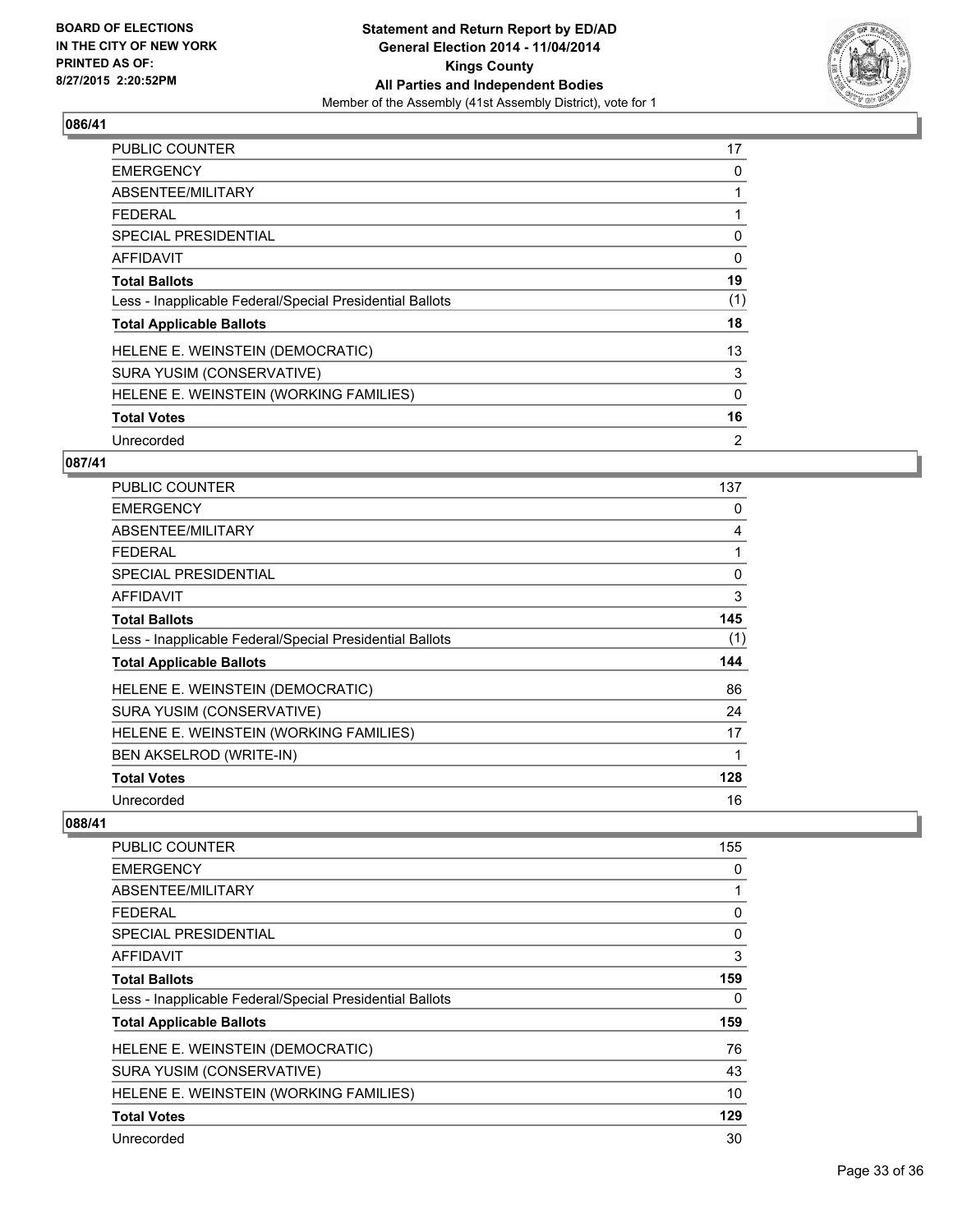

| <b>PUBLIC COUNTER</b>                                    | 112 |
|----------------------------------------------------------|-----|
| <b>EMERGENCY</b>                                         | 0   |
| ABSENTEE/MILITARY                                        |     |
| <b>FEDERAL</b>                                           | 2   |
| SPECIAL PRESIDENTIAL                                     | 0   |
| AFFIDAVIT                                                | 2   |
| <b>Total Ballots</b>                                     | 117 |
| Less - Inapplicable Federal/Special Presidential Ballots | (2) |
| <b>Total Applicable Ballots</b>                          | 115 |
| HELENE E. WEINSTEIN (DEMOCRATIC)                         | 69  |
| SURA YUSIM (CONSERVATIVE)                                | 19  |
| HELENE E. WEINSTEIN (WORKING FAMILIES)                   | 15  |
| <b>Total Votes</b>                                       | 103 |
| Unrecorded                                               | 12  |

# **090/41**

| PUBLIC COUNTER                                           | 41             |
|----------------------------------------------------------|----------------|
| <b>EMERGENCY</b>                                         | 0              |
| ABSENTEE/MILITARY                                        | $\overline{2}$ |
| <b>FEDERAL</b>                                           | 0              |
| <b>SPECIAL PRESIDENTIAL</b>                              | 0              |
| AFFIDAVIT                                                |                |
| <b>Total Ballots</b>                                     | 44             |
| Less - Inapplicable Federal/Special Presidential Ballots | 0              |
| <b>Total Applicable Ballots</b>                          | 44             |
| HELENE E. WEINSTEIN (DEMOCRATIC)                         | 26             |
| SURA YUSIM (CONSERVATIVE)                                | 8              |
| HELENE E. WEINSTEIN (WORKING FAMILIES)                   | 3              |
| <b>Total Votes</b>                                       | 37             |
| Unrecorded                                               | 7              |

| PUBLIC COUNTER                                           | 90 |
|----------------------------------------------------------|----|
| <b>EMERGENCY</b>                                         | 0  |
| ABSENTEE/MILITARY                                        | 3  |
| <b>FEDERAL</b>                                           | 0  |
| SPECIAL PRESIDENTIAL                                     | 0  |
| AFFIDAVIT                                                | 0  |
| <b>Total Ballots</b>                                     | 93 |
| Less - Inapplicable Federal/Special Presidential Ballots | 0  |
| <b>Total Applicable Ballots</b>                          | 93 |
| HELENE E. WEINSTEIN (DEMOCRATIC)                         | 71 |
| SURA YUSIM (CONSERVATIVE)                                | 7  |
| HELENE E. WEINSTEIN (WORKING FAMILIES)                   | 9  |
| <b>Total Votes</b>                                       | 87 |
| Unrecorded                                               | 6  |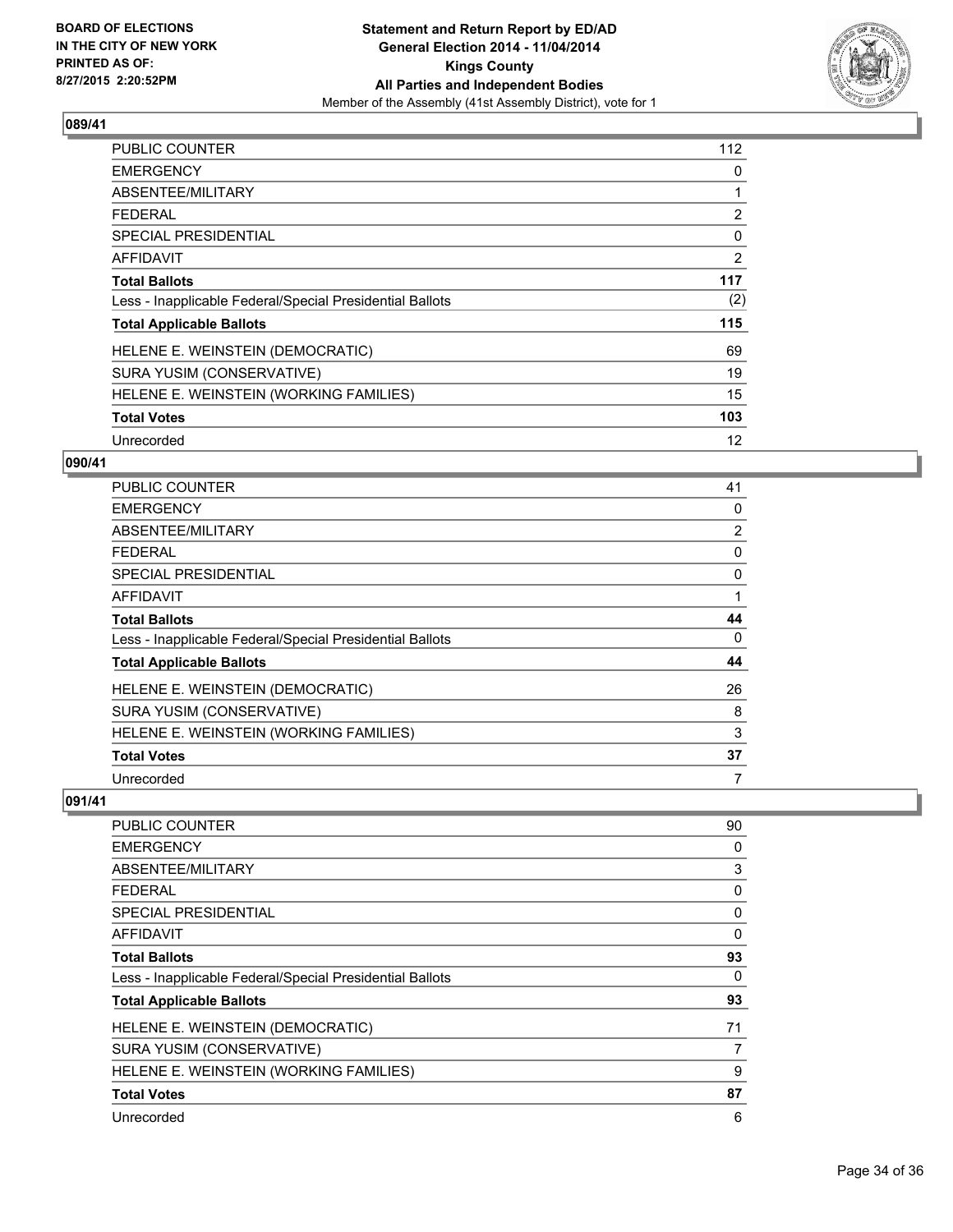

| 093/41 COMBINED into: 090/41                             |   |
|----------------------------------------------------------|---|
| <b>Total Votes</b>                                       | 0 |
| HELENE E. WEINSTEIN (WORKING FAMILIES)                   | 0 |
| SURA YUSIM (CONSERVATIVE)                                | 0 |
| HELENE E. WEINSTEIN (DEMOCRATIC)                         | 0 |
| <b>Total Applicable Ballots</b>                          | 0 |
| Less - Inapplicable Federal/Special Presidential Ballots | 0 |
| <b>Total Ballots</b>                                     | 0 |
| <b>AFFIDAVIT</b>                                         | 0 |
| <b>SPECIAL PRESIDENTIAL</b>                              | 0 |
| <b>FEDERAL</b>                                           | 0 |
| <b>ABSENTEE/MILITARY</b>                                 | 0 |
| <b>EMERGENCY</b>                                         | 0 |
| <b>PUBLIC COUNTER</b>                                    | 0 |